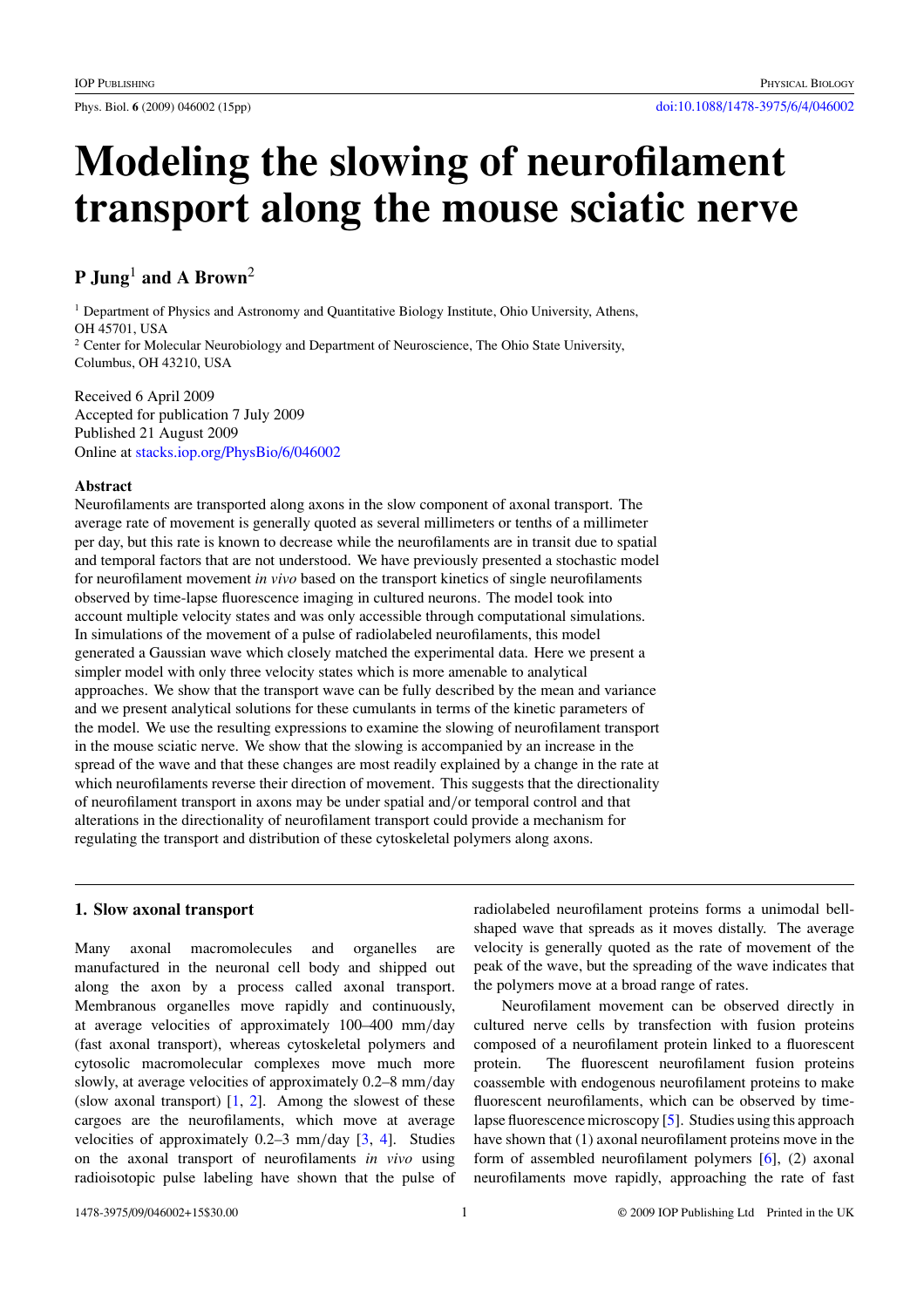<span id="page-1-0"></span>**Table 1.** Summary of experimental data on neurofilament movement obtained in cultured neurons from neonatal rat and mouse superior cervical ganglia. The velocities are time-weighted average interval velocities; they differ slightly from previously reported values, which were weighted according to filament number. The rat data are from the published study of Wang and Brown [\[9](#page-14-0)]. The mouse data are from the unpublished study of Uchida *et al* [\[38\]](#page-14-0).

|                               | Rat superior cervical<br>ganglion neuron |                                           | Mouse superior cervical<br>ganglion neuron |                                            |
|-------------------------------|------------------------------------------|-------------------------------------------|--------------------------------------------|--------------------------------------------|
|                               | Anterograde                              | Retrograde                                | Anterograde                                | Retrograde                                 |
| Average velocity              |                                          | $0.53 \ \mu m s^{-1}$ -0.6 $\mu m s^{-1}$ |                                            | $0.51 \ \mu m s^{-1}$ -0.52 $\mu m s^{-1}$ |
| Number of filaments tracked   | 50                                       | 22                                        | 93                                         | 103                                        |
| Direction of movement         | $69\%$                                   | 31%                                       | 47%                                        | 53%                                        |
| Average frequency of movement | $0.15$ filaments min <sup>-1</sup>       |                                           | $0.22$ filaments min <sup>-1</sup>         |                                            |
| Average time pausing          | 67%                                      |                                           | 68%                                        |                                            |
| Pause cutoff                  | $0.0685 \ \mu m s^{-1}$                  |                                           | 0.131 $\mu$ m s <sup>-1</sup>              |                                            |
| Time intervals                | $4 s$ or $5 s$                           |                                           | 4s                                         |                                            |
| Number of movies analyzed     | 76                                       |                                           | 61                                         |                                            |
| Average movie duration        | $6.38 \text{ min}$                       |                                           | $14.5 \text{ min}$                         |                                            |
| Total observation time        | 484.6 min                                |                                           | 884.7 min                                  |                                            |

axonal transport, but their movements are also intermittent and highly asynchronous  $[7-9]$ , and (3) axonal neurofilaments move in both directions, but reversals are infrequent [\[10](#page-14-0)]. Further studies using a fluorescence photoactivation pulseescape technique have shown that axonal neurofilaments switch between two distinct kinetic states: a mobile state, in which they alternate between bouts of rapid movement and short pauses, and a stationary state, in which they pause for prolonged periods with no movement [\[11](#page-14-0)]. We have termed these states 'on-track' and 'off-track', respectively, and we proposed that they may differ in the proximity or engagement of the neurofilaments with the microtubule tracks along which they move. In cultured rat superior cervical ganglion neurons, the average pause duration was 29 s in the mobile state and 61 min in the stationary state.

The motile behavior of neurofilaments in cultured nerve cells suggests that slow axonal transport is the result of rapid bidirectional movements interrupted by prolonged pauses [\[2](#page-13-0), [12](#page-14-0)]. Whether the movement is considered slow or fast depends on the timescale of observation. To test this 'stop-and-go' hypothesis, we previously developed a computational model of slow axonal transport based on our time-lapse imaging data [\[13\]](#page-14-0). To characterize neurofilament movement, we calculated the velocity for each time interval and then binned these interval velocities into seven distinct velocity states. We then calculated the frequency with which neurofilaments transitioned between these seven states in successive time intervals. The resulting frequencies were used to generate a seven-by-seven matrix of transition probabilities which we used to simulate the movement of neurofilaments *in silico*. While this approach provided insight into the transport process, it is problematic for two reasons. First, very large numbers of neurofilaments must be tracked to obtain statistical confidence in the transition probabilities, especially for the higher velocity bins which are typically not heavily populated. Second, the choice of the number and size of the velocity bins is arbitrary. In this paper, we present a more rational model based on only three velocity states (pausing, moving anterograde and moving retrograde). The resulting model is more compact than the previous model, enabling us to derive explicit expressions for the velocity and spreading of the transport wave. These expressions allow us to predict neurofilament transport *in vivo* on a timescale of days and weeks based on parameters derived from direct observations in cultured neurons on a timescale of seconds and minutes.

One feature of neurofilament transport *in vivo* that has not received much attention is that the transport rates frequently slow along the length of the axon  $[14–17]$  $[14–17]$ . One study which examined this phenomenon systematically concluded that it is influenced by both spatial factors (i.e. distance along the nerve) and temporal factors (i.e. time elapsed) [\[15\]](#page-14-0). There is evidence that this slowing may be caused by neurofilament phosphorylation [\[18–21\]](#page-14-0), but this has not been proven. Here, we use our modeling approach to investigate the mechanism of slowing of neurofilament transport in mouse sciatic nerve. We find that the decrease in velocity in the radioisotopic pulse labeling experiments is accompanied by an increase in the spreading of the transport wave. We show that these changes are most likely due to changes in the frequency with which neurofilaments reverse their direction of movement. This suggests that the directionality of neurofilament transport in axons may be under spatial and*/*or temporal control and that alterations in the directionality of neurofilament transport could provide a mechanism for regulating the transport and distribution of these cytoskeletal polymers along axons.

### **2. Experimental measurements**

To record neurofilament movement, cultured neurons were transfected with GFP-tagged neurofilament protein and the movement of fluorescent neurofilaments was tracked through naturally occurring or photobleached gaps in the axonal neurofilament array by time-lapse fluorescence microscopy as previously described [\[5\]](#page-13-0). The data on rat superior cervical ganglion neurons were obtained from our published work on photobleached gaps [\[9\]](#page-14-0) whereas the data on mouse superior cervical ganglion neurons were obtained from our unpublished work on naturally occurring gaps [\[38](#page-14-0)] (table 1). The timelapse intervals *δt* were 4 s or 5 s, and the position of the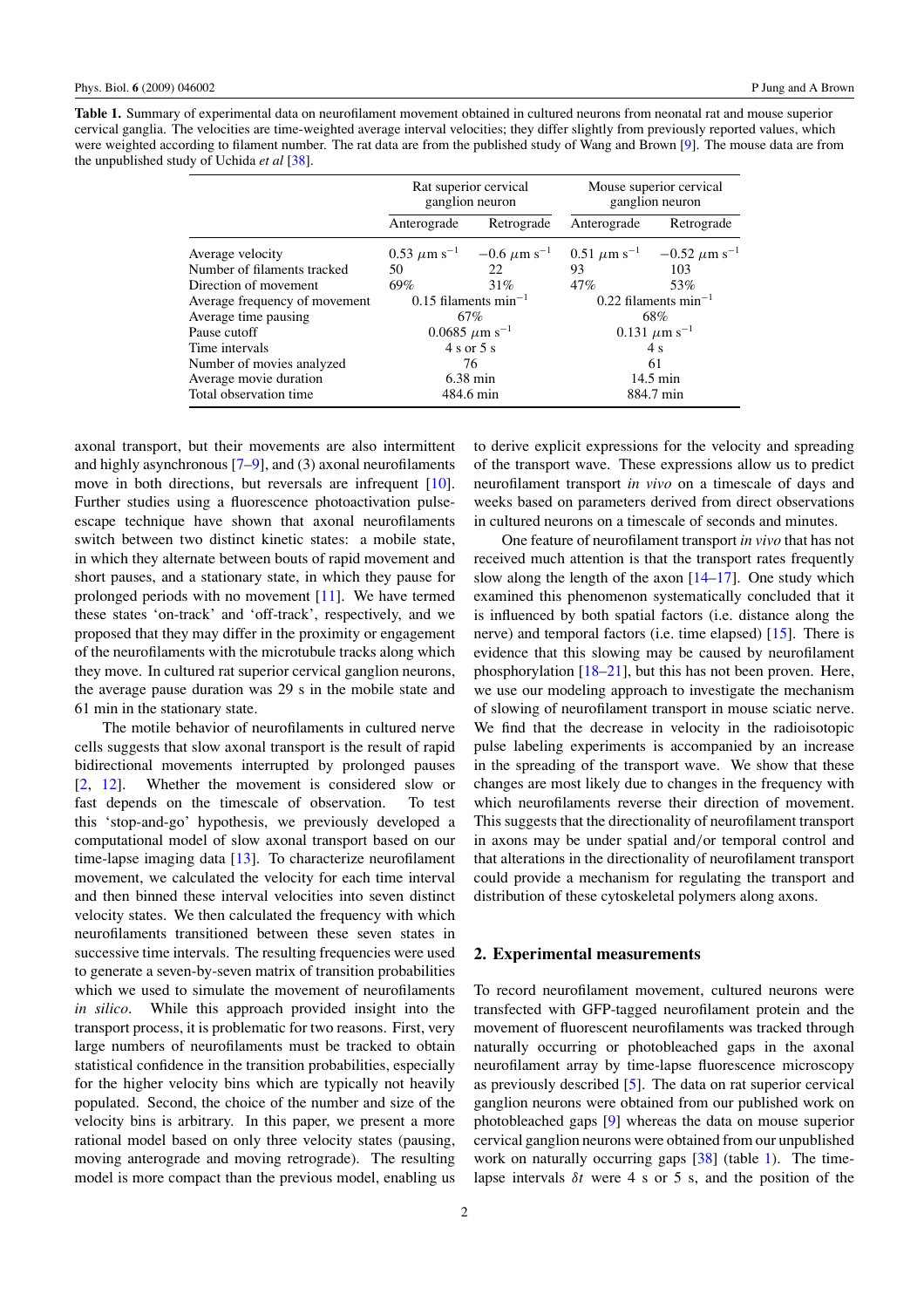<span id="page-2-0"></span>filament in each frame was defined as the position of its leading end. A recording started when a neurofilament entered a gap and it ended when it departed. The on- and off-track rate constants, which dictate the long-term pausing behavior of the neurofilaments, were obtained from our published work on rat superior cervical ganglion neurons using the fluorescence photoactivation pulse-escape strategy mentioned above [\[11](#page-14-0)].

## **3. Model development**

In this section, we develop step by step a mathematical model of neurofilament movement in axons based on our observations of neurofilament movement in cultured neurons. Our model differs significantly from the original model of Blum and Reed [\[22](#page-14-0)], published 20 years ago, in that it builds directly on our experimental measurements of the movement of single neurofilaments. The basic assumptions of our model are as follows: (1) neurofilaments move linearly along the long axis of the axon, (2) the neurofilaments either pause, move in the *anterograde* direction with velocity  $v_a$  or move in the *retrograde* direction with velocity  $v_r$ , (3) the behavior of each neurofilament is independent of its neighbors, and (4) all neurofilaments behave in a statistically identical manner. In contrast to our previous approach  $[13]$  $[13]$ , but similar to the approach of Craciun *et al* [\[23\]](#page-14-0), we define just three velocity states: one anterograde velocity  $v_a$ , one retrograde velocity  $v_r$  and zero velocity (pausing). This simpler scheme is less arbitrary and more tractable mathematically. The anterograde and retrograde velocities,  $v_a$  and  $v_r$  respectively, are defined as the average anterograde and retrograde velocities excluding pauses. To distinguish movements from pauses, we define a velocity cutoff,  $v_c$ , which represents the magnitude of displacement that constitutes a movement; any movement that is slower than this cutoff is considered to be a pause. As we have described in previous studies, we set  $v_c$  to be one camera pixel per second, which corresponds to  $v_c = 0.065$   $\mu$ m s<sup>-1</sup> for the rat superior cervical ganglion neuron data and  $v_c$  = 0.13  $\mu$ m s<sup>-1</sup> for the mouse superior cervical ganglion neuron data (table [1\)](#page-1-0).

#### *3.1. Transition probabilities*

We first consider a two-state model in which the neurofilaments move unidirectionally and switch between a moving and a pausing state (see figure 1). We define the probability that a moving neurofilament transitions to the pausing state within a time interval of  $\delta t$  as  $p_{\delta t}(1|0)$ , and thus the probability that a moving neurofilament remains in the moving state is given by  $p_{\delta t}(1|1) = 1 - p_{\delta t}(1|0)$ . Similarly, we define the probability that a pausing neurofilament transitions to the moving state as  $p_{\delta t}(0|1)$ , and thus the probability that a pausing neurofilament remains in the pausing state is given by  $p_{\delta t}(0|0) = 1 - p_{\delta t}(0|1)$ . To obtain these transition probabilities from our time-lapse movies, we calculate a velocity for each time interval for every filament tracked, and then we use the velocity cutoff  $v<sub>c</sub>$ , described above, to define these time intervals as either movements or pauses. We then take the fraction of the total number of time intervals corresponding to each transition



**Figure 1.** The kinetic scheme of neurofilament transport for a simple two-state model in which the filaments can either move or pause.

(pause to pause, move to move, move to pause and pause to move) to be the probability associated with that transition. Since our previous studies revealed no apparent difference between the moving and pausing behavior of anterograde and retrograde filaments [\[7,](#page-14-0) [9\]](#page-14-0), at least within the axon proper, we lump the anterograde and retrograde data together to generate a single transition probability matrix. For the rat superior cervical ganglion neuron data set, the resulting transition probability matrix is given by

$$
\mathbf{p} = \begin{pmatrix} p_{\delta t}(0|0) & p_{\delta t}(0|1) \\ p_{\delta t}(1|0) & p_{\delta t}(1|1) \end{pmatrix} = \begin{pmatrix} 0.85 & 0.15 \\ 0.33 & 0.67 \end{pmatrix}, \quad (1)
$$

whereas for the mouse superior cervical ganglion neuron data set, it is given by

$$
\mathbf{p} = \begin{pmatrix} p_{\delta t}(0|0) & p_{\delta t}(0|1) \\ p_{\delta t}(1|0) & p_{\delta t}(1|1) \end{pmatrix} = \begin{pmatrix} 0.82 & 0.18 \\ 0.38 & 0.62 \end{pmatrix}.
$$
 (2)

From these transition probability matrices, we infer the actual rate constants  $\gamma_{ij}$  by using the underlying two-state rate equations:

$$
\frac{dp_0}{dt} = -\gamma_{01}p_0 + \gamma_{10}p_1
$$
  
\n
$$
\frac{dp_1}{dt} = -\gamma_{10}p_1 + \gamma_{01}p_0,
$$
\n(3)

where  $p_0$  and  $p_1$  denote the probabilities of a neurofilament residing in the pausing or moving state, respectively. With  $p_{\delta t}(0|1) = p_1(t)$  if  $p_1(0) = 0$ , and  $p_{\delta t}(1|0) = p_0(t)$  if  $p_0(0) = 0$ , we find for the rates

$$
\gamma_{01} = -\frac{1}{\delta t} \frac{p_{\delta t}(0|1)}{p_{\delta t}(0|1) + p_{\delta t}(1|0)} \ln(1 - p_{\delta t}(0|1) - p_{\delta t}(1|0))
$$
  

$$
\gamma_{10} = -\frac{1}{\delta t} \frac{p_{\delta t}(1|0)}{p_{\delta t}(0|1) + p_{\delta t}(1|0)} \ln(1 - p_{\delta t}(0|1) - p_{\delta t}(1|0)).
$$
  
(4)

For the rat superior cervical ganglion neuron data set, we find

$$
\gamma_{01} = 0.041 \,\mathrm{s}^{-1} \n\gamma_{10} = 0.093 \,\mathrm{s}^{-1},
$$
\n(5)

whereas for the mouse superior cervical ganglion neuron data set, we find

$$
\gamma_{01} = 0.064 \, \text{s}^{-1} \n\gamma_{10} = 0.14 \, \text{s}^{-1}.
$$
\n(6)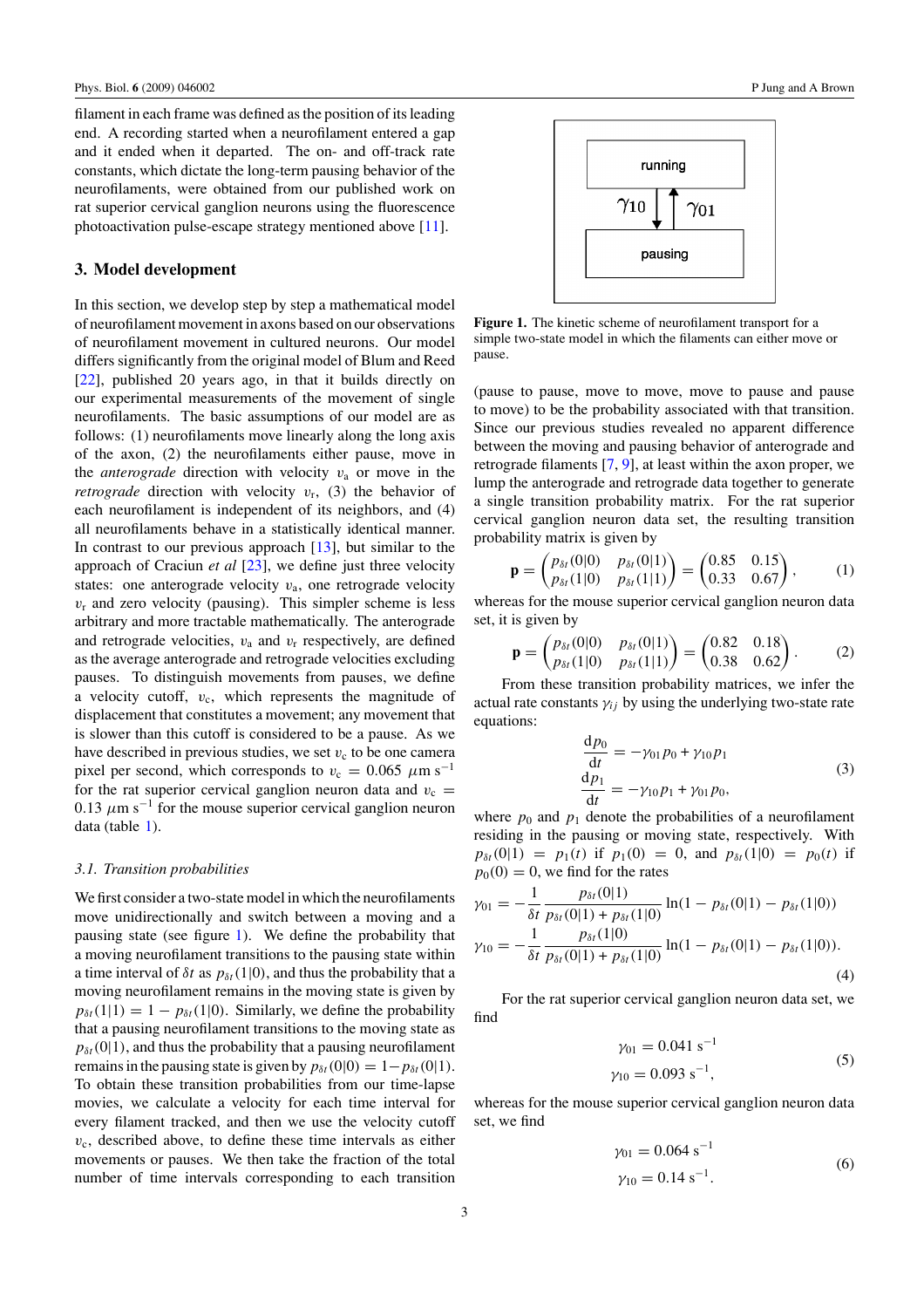<span id="page-3-0"></span>

**Figure 2.** (*a*)–(*c*) Three excerpts from the *in silico* movement of a neurofilament generated by a Markov process with the transition probability matrix given in equation  $(1)$ .  $(d)$ – $(f)$  Three examples of neurofilament movement through photobleached gaps in the axonal neurofilament array of cultured rat superior cervical ganglion neurons from the published study of Wang and Brown [\[9\]](#page-14-0).

#### *3.2. Neurofilament movement*

To characterize the movement generated by the transition probability matrices calculated above, we run a stochastic simulation of neurofilament movement *in silico*. In order to mimic the experimental conditions, we track the filaments within a 70  $\mu$ m window. Initially, we place the neurofilament 50  $\mu$ m to the left of the window and allow it to move. We begin tracking its movement when it enters the window and we continue to track it until it reaches the other end of the window or until the time tracked exceeds 300 s. After the end of the recording, a new neurofilament is launched 50 *μ*m to the left of the window and this process is repeated. Figure 2 shows movements generated using the transition probability matrix **p** obtained from the rat superior cervical ganglion neuron data set (equation [\(1\)](#page-2-0)), compared to representative anterograde movements from the same experimental data set. The neurofilaments in the experimental data move in asynchronous bursts of rapid intermittent movement, as previously described. The *in silico* trajectories are coarser because there is just a single velocity of movement, but otherwise the overall behavior is similar.

To link the kinetics of single neurofilaments to spatial distributions of large *ensembles* of neurofilaments, such as encountered in experiments using radioisotopic pulse labeling [\[17](#page-14-0)], we use the following equations of motion:

$$
\frac{\partial P_0}{\partial t} = -\gamma_{01} P_0 + \gamma_{10} P_1
$$
  

$$
\frac{\partial P_1}{\partial t} = -\nu \frac{\partial P_1}{\partial x} - \gamma_{10} P_1 + \gamma_{01} P_0,
$$
 (7)

where  $P_1(x, t)$  and  $P_0(x, t)$  are the probabilities of a neurofilament residing in the moving or pausing state, respectively, at time *t* in the interval  $[x : x + dx]$ . Alternatively,  $P_1(x, t)$  and  $P_0(x, t)$  can also be considered to represent the spatial distributions of an ensemble of independent neurofilaments in the moving or pausing states, respectively, at time *t*. Thus, since  $P(x, t) \equiv P_1(x, t) + P_0(x, t)$  describes the spatial distribution of all neurofilaments (both moving and pausing), the average velocity is defined by

$$
\bar{v} = \frac{d}{dt} \langle x(t) \rangle = \frac{d}{dt} \int_{-\infty}^{\infty} x P(x, t) \, dx. \tag{8}
$$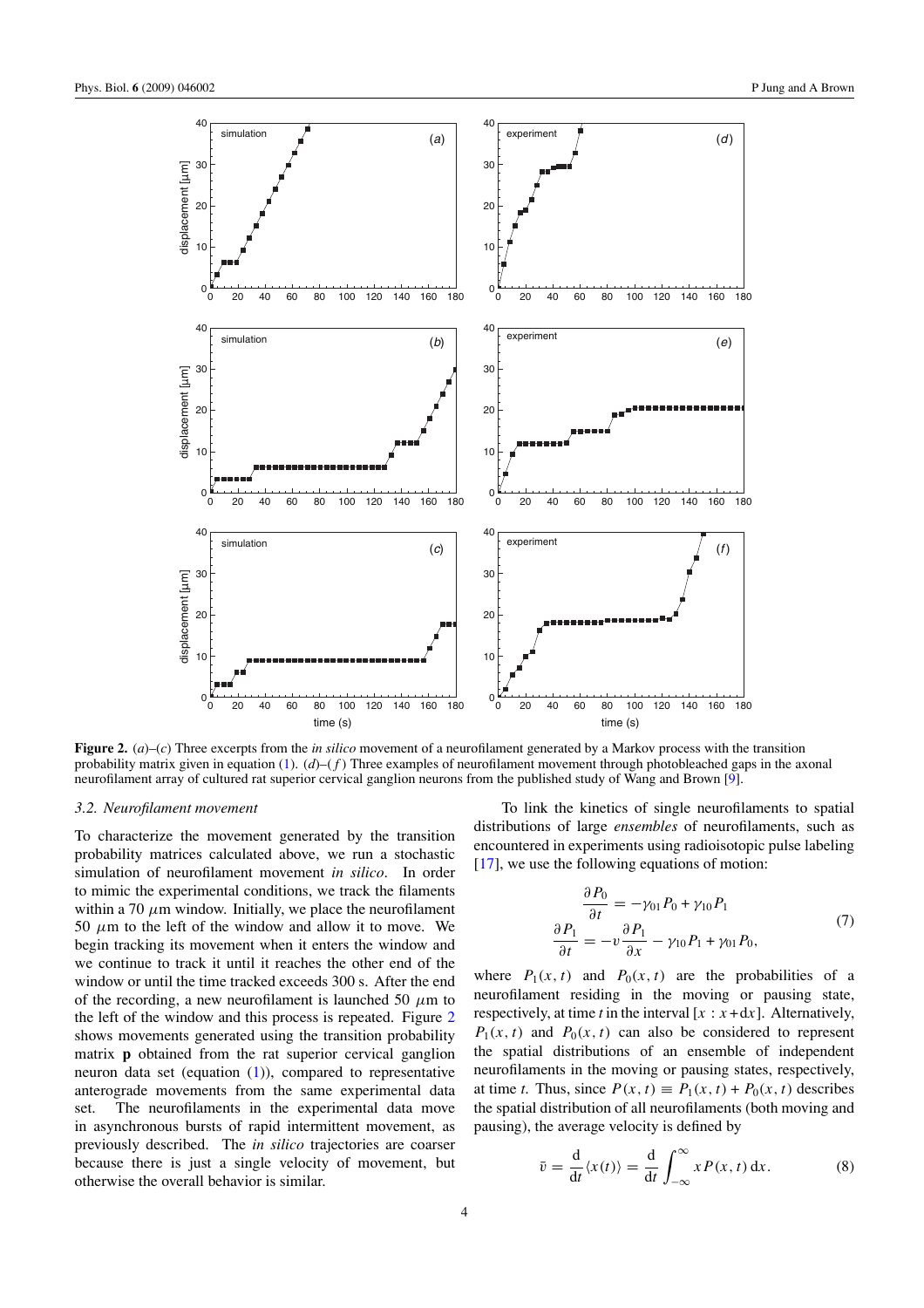<span id="page-4-0"></span>Taking the time derivative under the integral and using the equations of motion in equation [\(7\)](#page-3-0), one readily finds

$$
\bar{v} = v \int_{-\infty}^{\infty} P_1(x, t \to \infty) dx = v \frac{1}{1 + q_1}, \tag{9}
$$

where  $q_1 \equiv \frac{y_{10}}{y_{01}}$ . Using the experimental data summarized in table [1,](#page-1-0) and taking the average velocity to be the average of all interval velocities excluding pauses (ignoring the direction of movement), we find  $v = 0.55 \ \mu \text{m s}^{-1}$  and  $v = 0.52 \ \mu \text{m s}^{-1}$ for the rat and mouse superior cervical ganglion neurons, respectively. Inserting these velocities into equation (9) along with the transition rates  $\gamma_{01}$  and  $\gamma_{10}$  given by equations [\(5\)](#page-2-0) and [\(6\)](#page-2-0), we find that  $\bar{v} = 0.17 \ \mu \text{m s}^{-1}$  and  $\bar{v} = 0.16 \ \mu \text{m s}^{-1}$ for the rat and mouse superior cervical ganglion neurons, respectively. In comparison, the average velocities calculated directly from our experimental data (again ignoring the direction of movement, but this time *including* pauses) are  $\bar{v} = 0.18$   $\mu$ m s<sup>-1</sup> and 0.17  $\mu$ m s<sup>-1</sup>, respectively. The fact that these numbers are in close agreement supports the assumption made above in the development of our model that all neurofilaments behave in a statistically equivalent manner. It also shows that our model describes correctly the kinetic behavior of neurofilaments on fast timescales (i.e. tens of seconds or several minutes).

The movement and spatial distribution of ensembles of neurofilaments on slow timescales (days or weeks) have been characterized *in vivo* using radioisotopic pulselabeling measurements. The initial pulse of radio-labeled neurofilaments assumes a bell-shaped distribution that spreads as it propagates along the axon in an anterograde direction. In stochastic simulations of radioisotopic pulse-labeling experiments, we showed previously that the bell-shaped wave appears to be a Gaussian  $[13]$  $[13]$ . In appendix [A,](#page-10-0) we show that models of the type in equation [\(7\)](#page-3-0) and more complex ones introduced below do indeed generate spatial distributions that approach Gaussians, and as such they can be fully characterized by the mean value  $(\langle x(t) \rangle)$  and the variance  $(\sigma^2(t) \equiv \langle x^2 \rangle - \langle x \rangle^2)$ , i.e.

$$
P(x,t) = \frac{1}{\sqrt{2\pi\sigma^2(t)}} \exp\left(\frac{(x - \langle x(t) \rangle)^2}{2\sigma^2(t)}\right),\tag{10}
$$

with mean value  $\langle x(t) \rangle$  and variance  $\sigma^2(t)$  linear in time. For the specific model in equation [\(7\)](#page-3-0), we find

$$
\frac{d}{dt}\sigma^2(t) = \frac{d}{dt}\left(\int_{-\infty}^{\infty} x^2 P(x, t) dx - \left(\int_{-\infty}^{\infty} x P(x, t) dx\right)^2\right)
$$

$$
= 2v^2 \frac{\gamma_{10}\gamma_{01}}{(\gamma_{01} + \gamma_{10})^3}.
$$
(11)

Using the transition probability matrices in equations [\(1\)](#page-2-0) and [\(2\)](#page-2-0), we calculate  $\frac{d}{dt}\sigma^2(t) = 1.0 \mu m^2 s^{-1} = 0.087 \text{ mm}^2$ / day for the rat superior ganglion neuron data set and  $\frac{d}{dt}\sigma^2(t) =$ 0.56  $\mu$ m<sup>2</sup> s<sup>-1</sup> = 0.048 mm<sup>2</sup>/day for the mouse superior cervical ganglion neuron data set.

The above calculations, of course, yield faster velocities and slower rates of spreading than observed for neurofilament transport *in vivo* because the model thus far assumes no offtrack pauses and no retrograde movements. These additional levels of complexity will be incorporated into the model in



**Figure 3.** The kinetic scheme of neurofilament transport for a four-state model in which the filaments can move or pause in either an anterograde or a retrograde state.

the following sections. Also note that the diffusive profile of the pulse of neurofilaments, spreading with constant velocity, does not require a diffusion term in the master equation [\(7\)](#page-3-0). The diffusive profile is generated by the random switching between mobile and immobile states of the neurofilament kinetics. Moreover, our experimental data indicate no significant diffusion of neurofilament polymers in axons [\[11](#page-14-0)], which is not surprising given their length and packing density within the axonal cytoplasm.

#### *3.3. Reversals*

Up to now we have considered neurofilament movement to be exclusively anterograde. To account for bidirectional movement, we expand our model to include both anterograde and retrograde movements. We consider that the direction of movement is determined by the reversal rate constants *γ*ar and  $\gamma_{ra}$  which define the rate of reversal from anterograde to retrograde and from retrograde to anterograde, respectively. We consider that the reversals can only occur when a filament is pausing [\[13](#page-14-0)], which is consistent with our observations of reversals in cultured neurons and with models of vesicular transport [\[24](#page-14-0)]. Hence, our expanded model now has four states (see figure 3) and is mathematically described by

$$
\frac{\partial P_{\rm a}(x,t)}{\partial t} = -v_{\rm a} \frac{\partial P_{\rm a}(x,t)}{\partial x} - \gamma_{10} P_{\rm a}(x,t) + \gamma_{01} P_{\rm a0}(x,t) \n\frac{\partial P_{\rm r}(x,t)}{\partial t} = -v_{\rm r} \frac{\partial P_{\rm r}(x,t)}{\partial x} - \gamma_{10} P_{\rm r}(x,t) + \gamma_{01} P_{\rm r0}(x,t) \n\frac{\partial P_{\rm a0}(x,t)}{\partial t} = -(\gamma_{01} + \gamma_{\rm ar}) P_{\rm a0}(x,t) + \gamma_{10} P_{\rm a}(x,t) + \gamma_{\rm ra} P_{\rm r0}(x,t) \n\frac{\partial P_{\rm r0}(x,t)}{\partial t} = -(\gamma_{01} + \gamma_{\rm ra}) P_{\rm r0}(x,t) + \gamma_{10} P_{\rm r}(x,t) + \gamma_{\rm ar} P_{\rm a0}(x,t),
$$
\n(12)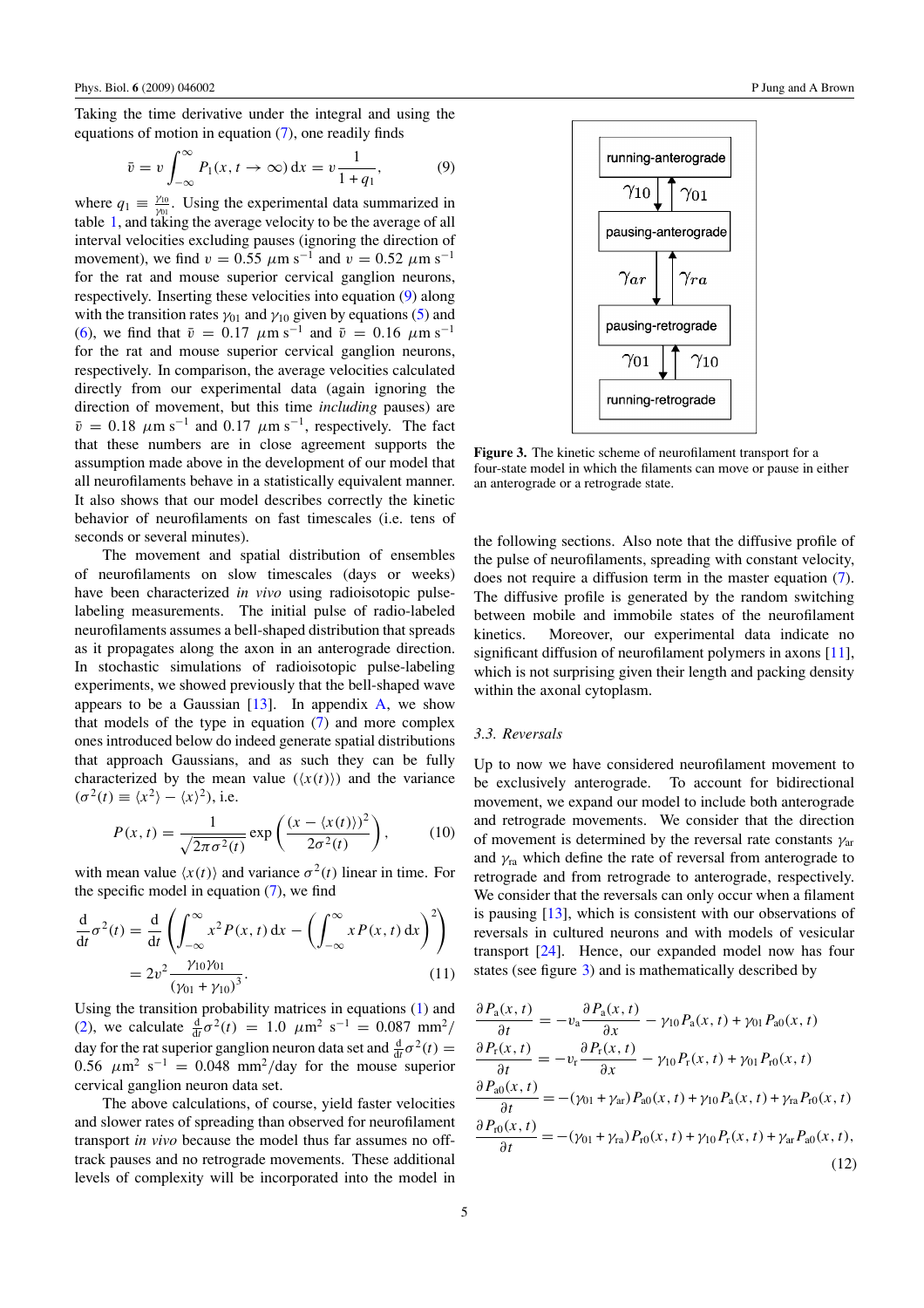<span id="page-5-0"></span>where  $P_a(x, t)$  and  $P_r(x, t)$  denote the distributions of anterogradely and retrogradely moving neurofilaments and  $P_{a0}(x, t)$  and  $P_{r0}(x, t)$  denote the distributions of anterogradely and retrogradely pausing neurofilaments. As shown above for the simpler two-state model, the spatial distribution of all neurofilaments in this model regardless of their kinetic state, i.e.  $P(x, t) = P_a(x, t) + P_r(x, t) + P_{a0}(x, t) +$  $P_{r0}(x, t)$ , also approaches the Gaussian distribution shown in equation [\(10\)](#page-4-0) (see appendix [A\)](#page-10-0). In appendices  $\overline{B}$  $\overline{B}$  $\overline{B}$  and  $\overline{C}$ , we show that the mean value  $\langle x(t) \rangle$  and variance  $\sigma^2(t)$  of the Gaussian distributions generated by this four-state model are given by

$$
\frac{d}{dt} \langle x(t) \rangle \equiv \bar{v} = \frac{1}{(1+q_1)\gamma_{rev}} (\gamma_{ra} v_a + \gamma_{ar} v_r)
$$

$$
= \frac{1}{(1+q_1)(1+q_3)} (q_3 v_a + v_r)
$$
(13)

$$
\frac{d}{dt}\sigma^{2}(t) = \frac{2q_{1}}{\gamma_{01} + \gamma_{10}}\bar{v}^{2} + 2\frac{1}{q_{1}(\gamma_{01} + \gamma_{10})}\frac{\gamma_{\text{ra}}\gamma_{\text{ar}}}{\gamma_{\text{rev}}^{2}}\left(1 + \frac{\gamma_{01}}{\gamma_{\text{rev}}}\right)(v_{\text{a}} - v_{\text{r}})^{2}, \qquad (14)
$$

with  $\gamma_{\rm rev} \equiv \gamma_{\rm ar} + \gamma_{\rm ra}$  and  $q_3 = \gamma_{\rm ra}/\gamma_{\rm ar}$ . Note that the average velocity  $\bar{v}$  depends only on the *ratios* of the transition rates  $q_1 = \gamma_{10}/\gamma_{01}$  and the *ratios* of the reversal rates  $q_3 = \gamma_{\text{ra}}/\gamma_{\text{ar}}$ .

Experimental measurements are available for the transition rates  $\gamma_{01}$  and  $\gamma_{10}$  (equation [\(4\)](#page-2-0)), but this is not the case for the reversal rates  $\gamma_{\text{ra}}$  and  $\gamma_{\text{ar}}$  because reversals are rare [\[7,](#page-14-0) [9](#page-14-0), [10](#page-14-0)]. However, we do have information on the fraction of anterogradely and retrogradely moving neurofilaments,  $f_a$  and  $f_r$ , and we can express these fractions in terms of the reversal rate constants as  $f_a = \gamma_{ra}/\gamma_{rev}$  and  $f_r = \gamma_{ar}/\gamma_{rev}$ . Thus,  $f_a/f_r =$ *γ*ra*/γ*ar. For the rat and mouse superior cervical ganglion neuron data sets summarized in table [1,](#page-1-0)  $f_a/f_r = \gamma_{ra}/\gamma_{ar} = 2.23$ and 0*.*89, respectively. Assuming an overall reversal frequency  $\gamma_{\text{rev}} = 1 \times 10^{-4} \text{ s}^{-1}$  [\[10\]](#page-14-0), we obtain a rough estimate for the reversal rates of  $\gamma_{\text{ra}} \approx 6.9 \times 10^{-5} \text{ s}^{-1}$  and  $\gamma_{\text{ar}} \approx 3.1 \times 10^{-5} \text{ s}^{-1}$ for the rat superior cervical ganglion neuron data set, whereas for the mouse superior cervical ganglion neuron data set we obtain  $\gamma_{\text{ra}} \approx 4.7 \times 10^{-5} \text{ s}^{-1}$  and  $\gamma_{\text{ar}} \approx 5.3 \times 10^{-5} \text{ s}^{-1}$ . However, it is important to emphasize that these are rough estimates because the number of reversals observed in our experimental studies is very small.

## *3.4. On-track and off-track states*

To account for the existence of distinct prolonged pausing states, we now expand our model to include distinct on-track and off-track pausing states, both anterograde and retrograde. Neurofilaments in the on-track state alternate between bouts of rapid movement and short pauses, as described by the fourstate model above, whereas neurofilaments in the off-track state pause for prolonged periods without movement [\[11\]](#page-14-0). A kinetic scheme for this extended model is shown in figure 4. According to this scheme, a neurofilament pausing on track in the anterograde or retrograde states has four possible fates within the time interval  $\delta t$ : (1) switch to the running state with



**Figure 4.** The kinetic scheme of neurofilament transport for a six-state model in which the filaments can enter an additional off-track pausing state in which they may pause for more extended periods.

rate  $\gamma_{01}$ , (2) switch off-track with rate  $\gamma_{\text{off}}$ , (3) reverse direction with rates  $\gamma_{ar}$  or  $\gamma_{ra}$  or (4) remain in the on-track pausing state with probability  $p_{00}$ . Once a neurofilament is in the off-track state, it can switch back to the on-track state with rate  $\gamma_{\text{on}}$ . To describe the behavior of an ensemble of neurofilaments according to this model, we use the following set of equations:

$$
\frac{\partial P_a}{\partial t} = -v_a \frac{\partial P_a}{\partial x} - \gamma_{10} P_a + \gamma_{01} P_{a0}
$$
\n
$$
\frac{\partial P_r}{\partial t} = -v_r \frac{\partial P_r}{\partial x} - \gamma_{10} P_r + \gamma_{01} P_{r0}
$$
\n
$$
\frac{\partial P_{a0}}{\partial t} = -(\gamma_{01} + \gamma_{ar}) P_{a0} + \gamma_{10} P_a + \gamma_{ra} P_{r0} + \gamma_{on} P_{ap} - \gamma_{off} P_{a0}
$$
\n
$$
\frac{\partial P_{r0}}{\partial t} = -(\gamma_{01} + \gamma_{ra}) P_{r0} + \gamma_{10} P_r + \gamma_{ar} P_{a0} + \gamma_{on} P_{rp} - \gamma_{off} P_{r0}
$$
\n
$$
\frac{\partial P_{ap}}{\partial t} = \gamma_{off} P_{a0} - \gamma_{on} P_{ap} - \gamma_{ar} P_{ap} + \gamma_{ra} P_{rp}
$$
\n
$$
\frac{\partial P_{rp}}{\partial t} = \gamma_{off} P_{r0} - \gamma_{on} P_{rp} - \gamma_{ra} P_{rp} + \gamma_{ar} P_{ap}, \qquad (15)
$$

where  $P_{ap}(x, t)$  and  $P_{rp}(x, t)$  denote the distributions of offtrack neurofilaments in the anterograde and retrograde states, respectively. As shown above for the simpler two-state and four-state models, the spatial distribution of all neurofilaments without regard to their kinetic state, i.e.  $P(x, t) = P_a(x, t) +$  $P_r(x, t) + P_{a0}(x, t) + P_{r0}(x, t) + P_{ap}(x, t) + P_{rp}(x, t)$ , also approaches the Gaussian distribution shown in equation [\(10\)](#page-4-0) (see appendix  $\bf{A}$ ). In appendices  $\bf{B}$  $\bf{B}$  $\bf{B}$  and  $\bf{C}$ , we show that the mean value  $\langle x(t) \rangle$  and variance  $\sigma^2(t)$  of the Gaussian distributions generated by this six-state model are given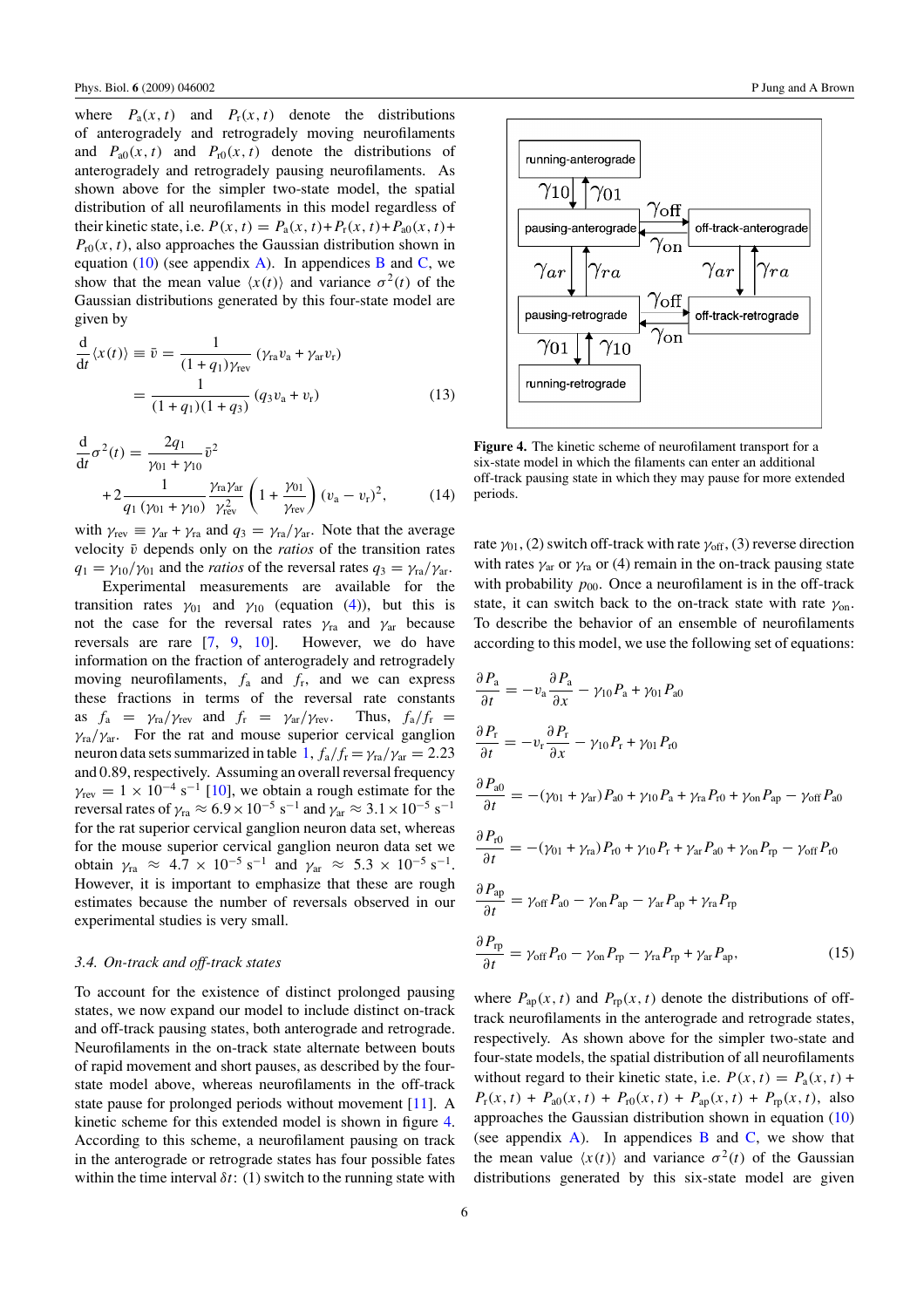<span id="page-6-0"></span>by

$$
\bar{v} = \frac{d}{dt} \langle x(t) \rangle = \frac{1}{\gamma_{rev}} \frac{1}{1 + q_1 (1 + q_2)} \left( \gamma_{ra} v_a + \gamma_{ar} v_r \right)
$$
  
= 
$$
\frac{1}{(1 + q_1 (1 + q_2)) (1 + q_3)} (q_3 v_a + v_r)
$$
(16)

$$
\frac{d}{dt}\sigma^{2}(t) = \frac{2\bar{v}^{2}q_{1}}{1+q_{1}(1+q_{2})}\left(\frac{q_{2}}{\gamma_{\text{on}}} + \frac{(1+q_{2})^{2}}{\gamma_{01}}\right) + \frac{2\gamma_{\text{ar}}\gamma_{\text{ra}}}{\gamma_{\text{rev}}^{2}}\frac{1}{\gamma_{10}}\frac{1}{1+q_{1}(1+q_{2})} \times \left(1+\frac{\gamma_{01}}{\gamma_{\text{rev}}}\frac{\gamma_{\text{on}}+\gamma_{\text{rev}}}{\gamma_{\text{on}}+\gamma_{\text{off}}+\gamma_{\text{rev}}}\right)(v_{\text{a}}-v_{\text{r}})^{2}, \quad (17)
$$

with  $q_1 = \gamma_{10}/\gamma_{01}$  and  $q_2 = \gamma_{\text{off}}/\gamma_{\text{on}}$ .

Note that in these expressions, the average velocity of movement  $\bar{v}$  depends only on the *ratios* of the kinetic rates  $q_1 = \gamma_{10}/\gamma_{01}$ ,  $q_2 = \gamma_{\text{off}}/\gamma_{\text{on}}$  and  $q_3 = \gamma_{\text{ra}}/\gamma_{\text{ar}}$  in the following manner.

- (a) For increasing values of the ratios  $q_1 = \gamma_{10}/\gamma_{01}$  and  $q_2 = \gamma_{\text{off}}/\gamma_{\text{on}}$ , the average rate of movement slows down.
- (b) For increasing values of the ratio  $q_3 = \gamma_{\text{ra}}/\gamma_{\text{ar}}$ , the average rate approaches that which it would have if it only moved anterograde without reversals.
- (c) For decreasing values of the ratio  $q_3 = \gamma_{\text{ra}}/\gamma_{\text{ar}}$ , the average rate approaches that which it would have if the neurofilaments moved only retrogradely without reversals.

The rates  $\gamma_{on}$  and  $\gamma_{off}$  have been determined experimentally in cultured rat superior cervical ganglion neurons using a fluorescence photoactivation pulse-escape technique [\[11](#page-14-0)] and are  $\gamma_{on} = 2.75 \times 10^{-4} \text{ s}^{-1}$  and  $\gamma_{off} =$ <sup>4</sup>*.*<sup>45</sup> <sup>×</sup> <sup>10</sup>−<sup>3</sup> <sup>s</sup>−1. Knowing *<sup>γ</sup>*<sup>10</sup> and *<sup>γ</sup>*<sup>01</sup> (equation [\(5\)](#page-2-0)) and the ratio  $f_a/f_r = \gamma_{ra}/\gamma_{ar}$ , we thus obtain an average velocity of  $\bar{v} = 0.40$  mm/day for the rat superior cervical ganglion neuron data set.

In contrast to the average velocity, the spread of the Gaussian wave,  $\sigma^2(t)$ , depends on the kinetic rates *individually* in the following manner:

- (a) For decreasing reversal rates  $\gamma_{ar}$  and/or  $\gamma_{ra}$ , the rate of spreading *increases* because when reversals are less frequent, the duration of the bouts of anterograde and retrograde movements between reversals increases.
- (b) For a fixed rate  $\gamma_{\text{off}}$  and decreasing rates  $\gamma_{\text{on}}$ , the rate of spreading *decreases* because each neurofilament spends more time off track and hence less time moving. For the same reason, the average velocity is also slower. This fact will be of significance for the data interpretation below (see section [5\)](#page-7-0).
- (c) For a fixed rate  $\gamma_{on}$  and decreasing rates  $\gamma_{off}$ , the rate of spreading *increases* because the neurofilaments spend more time on track and hence more time moving.



**Figure 5.** Probability density distribution of pause durations (symbols) extracted directly from our experimental data on neurofilament movement in cultured neurons from mouse superior cervical ganglia, compared with those predicted by the six-state model. The predicted distribution (line) was obtained using the expression  $\gamma_{01}$  exp( $-\gamma_{01}t$ ), which is valid for short times (see text). The transition rate  $\gamma_{01}$  for the mouse superior cervical ganglion neuron data set is given by equation [\(6\)](#page-2-0).

## **4. Pause-time distribution**

An important characteristic of the stop-and-go movement of neurofilaments is the frequency distribution of the pause durations. For our six-state model, which includes distinct on-track and off-track pausing states, we expect many brief on-track pauses and fewer prolonged off-track pauses. This results in a biphasic distribution of pause durations [\[13](#page-14-0)]. Due to the short duration of our time-lapse movies, we are not able to observe long pauses in our live-cell imaging observations on neurofilaments moving through gaps. However, the pause duration distribution obtained from these data should be reproduced by our model for short durations (up to about a minute) [\[13](#page-14-0)]. In appendix [D,](#page-12-0) we derive the exact expression for the distribution of pause durations based on the six-state kinetic model described in the previous section, i.e.

$$
\rho(t) = \left(\frac{\gamma_{01} + \lambda_{-}}{\lambda_{+} - \lambda_{-}}\right) \lambda_{+} \exp\left(\lambda_{+}t\right) - \left(1 + \frac{\gamma_{01} + \lambda_{-}}{\lambda_{+} - \lambda_{-}}\right) \lambda_{-} \exp\left(\lambda_{-}t\right),
$$
(18)

with

$$
\lambda_{\pm} = -\frac{1}{2}(\gamma_{01} + \gamma_{\text{on}} + \gamma_{\text{off}})
$$
  
 
$$
\pm \frac{1}{2}\sqrt{(\gamma_{01} + \gamma_{\text{on}} + \gamma_{\text{off}})^2 - 4\gamma_{01}\gamma_{\text{on}}}.
$$
 (19)

On short timescales the second term in equation (18) predominates, giving rise to a distribution that is approximately the simple exponential decay  $\gamma_{01} \exp(-\gamma_{01}t)$ . In figure 5, we use this approximation to compare the pause duration distribution extracted directly from our experimental observations on neurofilament movement in mouse superior cervical ganglion neurons with our model (appendix [D\)](#page-12-0). There is good agreement between the theoretical and experimental curves, which both exhibit exponential decay. For longer times, which are not available from the experimental data, the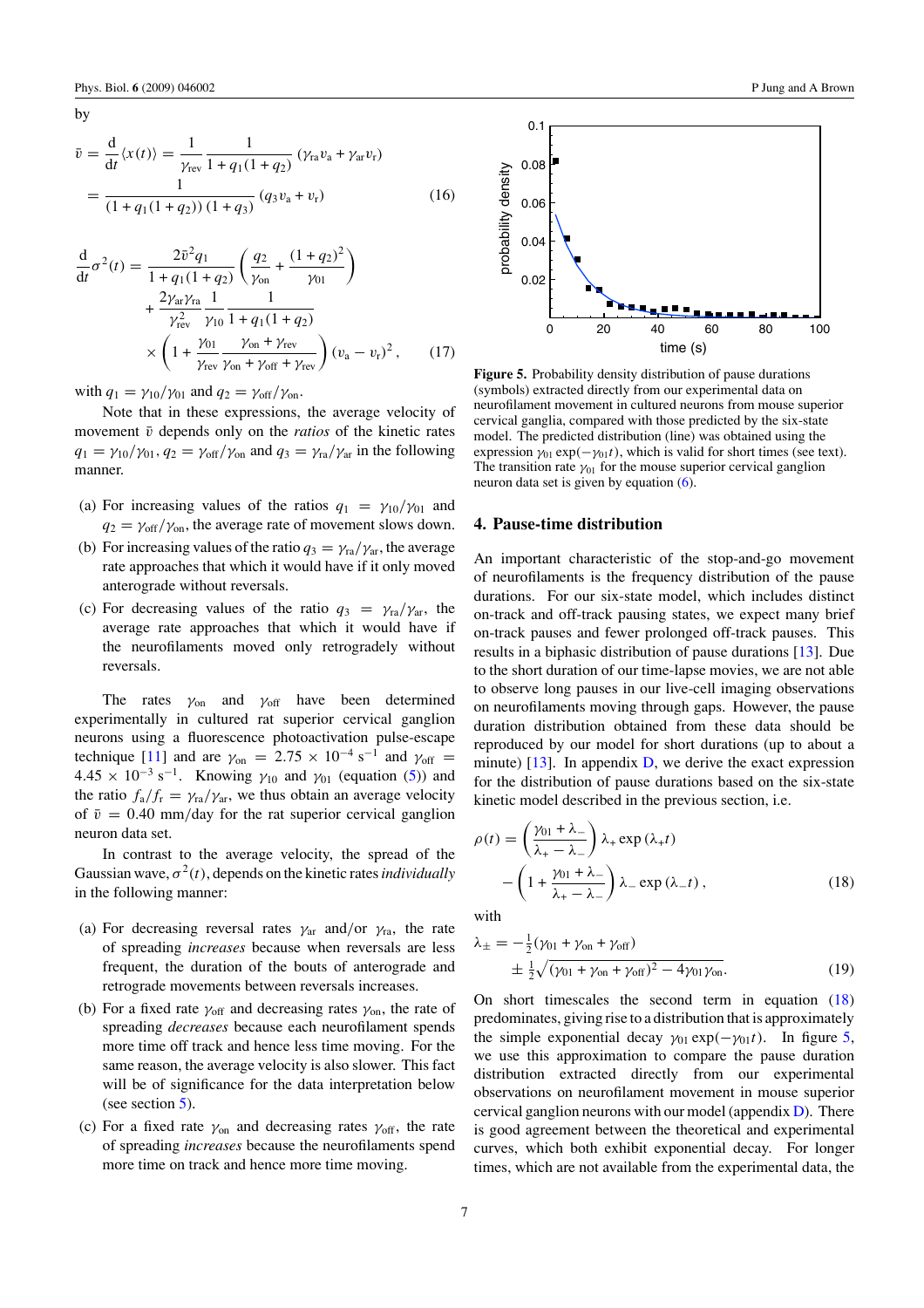<span id="page-7-0"></span>theory predicts a transition to a slower exponential decay with time constant  $1/\lambda_{on}$  (not shown in figure [5\)](#page-6-0).

The average pause duration  $\langle T \rangle$  predicted by the model can be obtained from equation [\(18\)](#page-6-0), i.e.

$$
\langle T \rangle = \int_0^\infty t \rho(t) \, \mathrm{d}t = -\frac{1}{\lambda_-} - \frac{\gamma_{01} + \lambda_-}{\lambda_- \lambda_+}.\tag{20}
$$

This expression yields average pause durations of 414 s and 269 s for the rat and mouse superior cervical ganglion neuron data sets, respectively.

The pause duration distribution for off-track pauses (excluding on-track pauses; see equation  $(D.15)$ ), i.e.

$$
\rho_{\text{off}}(t) = \gamma_{\text{on}} e^{-\gamma_{\text{on}}t},\tag{21}
$$

yields the following expression for the average off-track pause duration:

$$
\langle T_{\text{off}} \rangle = \int_0^\infty t \rho_{\text{off}}(t) \, \mathrm{d}t = \frac{1}{\gamma_{\text{on}}}.\tag{22}
$$

The pause duration distribution for on-track pauses (excluding off-track pauses; see equation  $(D.17)$ ), i.e.

$$
\rho_{\text{on}} = (\gamma_{\text{off}} + \gamma_{01}) \exp(-(\gamma_{\text{off}} + \gamma_{01})t), \tag{23}
$$

yields the following expression for the average on-track pause duration:

$$
\langle T_{\text{on}} \rangle = \int_0^\infty t \rho_{\text{on}}(t) \, \mathrm{d}t = \frac{1}{\gamma_{\text{off}} + \gamma_{01}}.\tag{24}
$$

The expressions in equations  $(22)$  and  $(24)$  yield an average off-track pause duration of  $\langle T_{\text{off}} \rangle = 60.5$  min and an average on-track pause duration of  $\langle T_{on} \rangle = 21.8$  s for the rat superior cervical ganglion neuron data set. These on-track and offtrack average pause durations are broadly consistent with our estimates of  $\langle T_{\text{off}} \rangle = 61$  min and  $\langle T_{\text{on}} \rangle = 29$  s in rat superior cervical ganglion neurons using a discrete stochastic modeling approach [\[11](#page-14-0)].

## **5. Slow axonal transport in the mouse sciatic nerve**

In the previous sections, we derived expressions that relate the movement of a population of neurofilaments in axons to the moving and pausing behavior of the individual neurofilaments. These expressions should allow us to extract information about the fast timescale behavior of neurofilaments from pulselabeling kinetics obtained on slow timescales and to predict the pulse-labeling kinetics based on the fast timescale behavior. To test this, we now use our model to analyze the radioisotopic pulse labeling data of Xu and Tung [\[17](#page-14-0), [25](#page-14-0)] for neurofilament protein L in adult mouse spinal motor neurons (figure [6\)](#page-8-0). These data were obtained by injecting radioactive amino acid (35S-methionine) into the vicinity of motor neuron cell bodies in the anterior horn of the mouse spinal cord at level L5. This results in a pulse of radiolabeled proteins in motor axons which enter the sciatic nerve via the L5 ventral nerve root. As predicted by our model (see appendix  $\overrightarrow{A}$ ), the pulse of radiolabeled proteins forms a Gaussian wave which decreases in height and increases in width as it propagates along the nerve.

To analyze the velocity and spreading of the Gaussian transport waves in mouse spinal motor neurons, we determined

the mean and variance of the distributions at each time point in figure [6](#page-8-0) and plotted these values versus time. As noted by Xu and Tung [\[17,](#page-14-0) [25](#page-14-0)], the best fit through the mean values is given by two line segments, which intersect at about 3–4 weeks (figure [7\)](#page-9-0). The slope of the first line, which is the average transport velocity for weeks 1–3, is 0.6 mm*/*day. This is similar to the value of 0.56 mm*/*day determined in our prior study using stochastic simulations [\[13](#page-14-0)]. In contrast, the slope of the second line, which is the average velocity for weeks 4–6, is 0.12 mm*/*day. Thus there appears to be a five-fold slowing of neurofilament transport along these nerves at about 3–4 weeks after injection, when the peak of the transport wave is about 14 mm from the spinal cord.

Interestingly, however, our analysis also shows that the *decrease* in the velocity of the Gaussian wave coincides approximately with a 2.5-fold *increase* in the variance, from 1.3 mm<sup>2</sup>/day in weeks 1–3 to 3.3 mm<sup>2</sup>/day in weeks 4–6 (figure [7\(](#page-9-0)b)). To explain these kinetic changes in terms of our model, we use equations  $(16)$  and  $(17)$  derived above, which express the velocity and the rate of spreading of the Gaussian transport wave in terms of the rate constants in our model. We use the transition rates  $\gamma_{01} = 6.4 \times 10^{-2} \text{ s}^{-1}$  and  $\gamma_{10} =$ 0*.*14 s−1, obtained by tracking neurofilaments in cultured mouse superior cervical ganglion neurons (equation  $(6)$ ), and we use the on- and off-track rates  $\gamma_{on} = 2.8 \times 10^{-4} \text{ s}^{-1}$ and  $\gamma_{\text{off}} = 4.5 \times 10^{-3} \text{ s}^{-1}$ , obtained using the fluorescence photoactivation pulse-escape method in cultured rat superior cervical ganglion neurons [\[11\]](#page-14-0). As explained above, we do not have a reliable estimate for the reversal rates in cultured neurons because reversals are relatively rare. However, since we know that the velocity  $\bar{v}$  depends on the ratio  $\gamma_{ra}/\gamma_{ar}$ , we can solve equation [\(16\)](#page-6-0) for weeks 1–3 to obtain  $\gamma_{\text{ra}}/\gamma_{\text{ar}} = 3.4$ . Knowing this ratio and the rate of spreading in weeks 1–3 (see above), we can solve equation  $(17)$  to obtain the individual rates  $\gamma_{\text{ra}} = 1.4 \times 10^{-5} \text{ s}^{-1}$  and  $\gamma_{\text{ar}} = 4.2 \times 10^{-6} \text{ s}^{-1}$ . These values are within an order of magnitude of the rough estimates that we made based on the few reversals that we have observed experimentally (see above).

Next, we ask what changes in the kinetic parameters of our model could explain the slower velocity and increased rate of spreading of the transport wave in weeks 4–6. One way to decrease the average velocity is to decrease the speed of anterograde movement,  $v_a$ . However, this cannot explain the experimental data because it leads to a simultaneous decrease in the rate of spreading. Another way to decrease the average velocity is to increase the speed of retrograde movement, *v*r. Using equation  $(16)$  for the average velocity, we find that we have to increase  $v_r$  by about 300% to  $-1.45 \ \mu m s^{-1}$  in order to match the observed slowing of the neurofilament transport wave in the experimental data. This far exceeds the average velocities observed for neurofilaments in cultured neurons. Moreover, while this increase does also result in a simultaneous increase in the rate of spreading, the extent of this increase is 40% greater than observed experimentally. Thus, it seems very unlikely that an increase in the speed of retrograde movement can explain the experimental data.

In our model, there are two other ways to explain the slower velocity and increased rate of spreading of the transport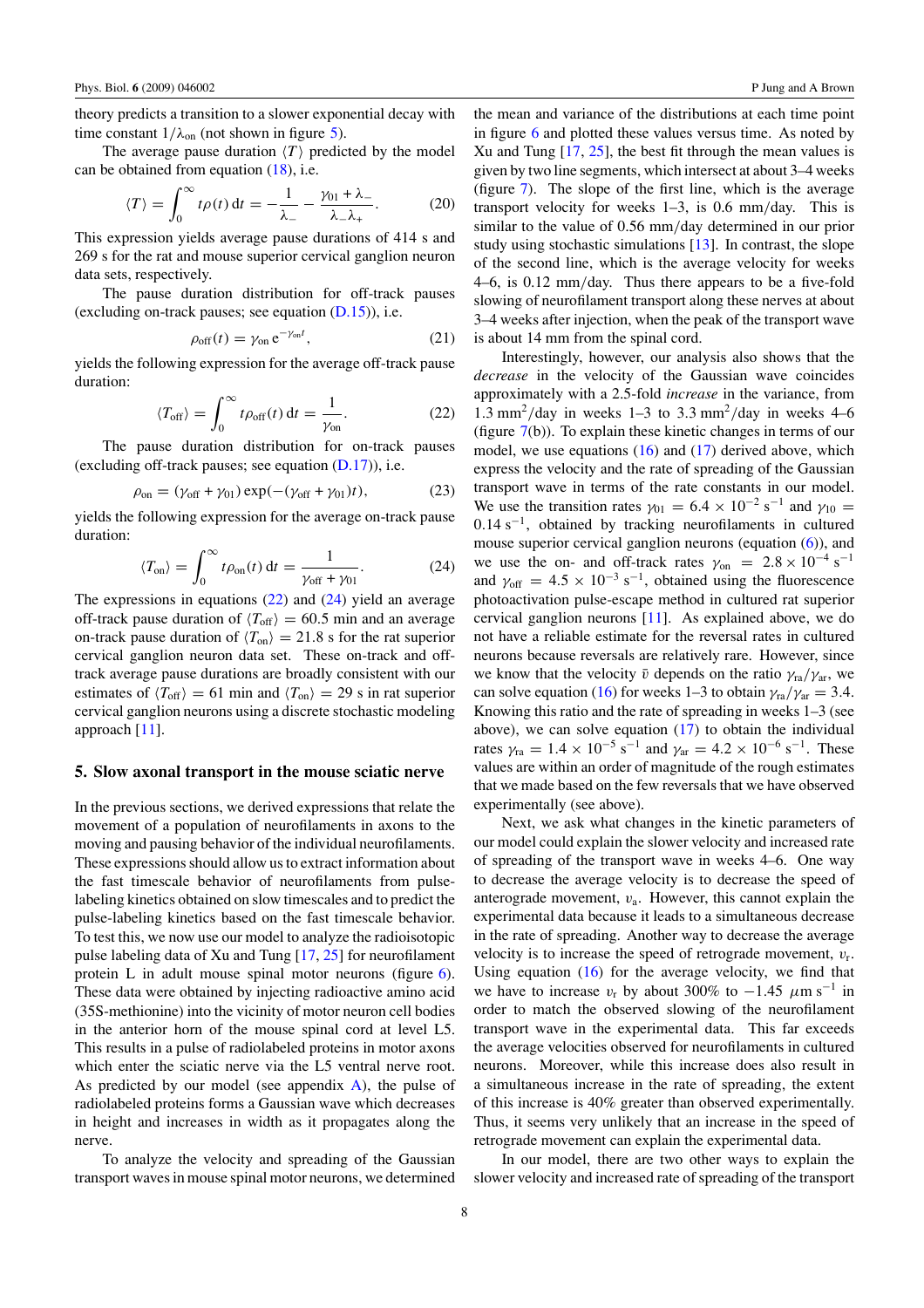<span id="page-8-0"></span>

**Figure 6.** Transport of a pulse of radiolabeled neurofilaments along adult mouse spinal motor axons. Each graph depicts the distribution of radioactive neurofilament protein L along the ventral root and sciatic nerve at one of six injection-sacrifice intervals, ranging from 1 to 6 weeks  $(a)$ – $(f)$ , respectively. The *x*-axis represents distance measured within the measurement window, which extended 39 mm from the point that the axons exit the spinal cord. The *y*-axis represents the probability density of the distribution. Each data point (symbols) corresponds to the amount of radioactive neurofilament protein L in one 3 mm segment of nerve (average of 3–5 nerves). In the original study of Xu and Tung [\[25\]](#page-14-0) from which these data were obtained, the profiles were normalized to the total radioactivity within the measurement window. However, this is problematic because the measurement window does not include the entire wave at every time point, particularly at early times when the radiolabeled proteins are still entering the window. To deal with this, we fitted the data points at each time point with a Gaussian curve (line), multiplied this Gaussian distribution by a factor that yields an integral under the curve of 1 and then normalized the data points to the total area under this Gaussian including the portions that extended beyond the measurement window. Thus, the experimental profiles represent neurofilament probability density distributions with a conserved normalization, permitting direct comparison of the shape and height of the waves at different time points. This approach assumes that the neurofilaments are very long-lived (i.e. there is negligible loss of protein due to degradation), which is supported by recent measurements of the half-life of neurofilaments *in vivo* [\[26](#page-14-0)]. Data from [\[25\]](#page-14-0).

wave in weeks 4–6. One is to increase the number of retrogradely moving filaments by increasing *γ*ar or decreasing  $\gamma_{\text{ra}}$ , and the other is to decrease the proportion of the time that the filaments spend on track by decreasing  $\gamma_{on}$  or increasing *γ*off. An important observation guiding this process is that the rate of movement is given by the difference of two velocity terms in the numerator  $\gamma_{ra}v_a$ , which is positive, and  $\gamma_{ar}v_r$ , which is negative; see equation  $(16)$ . Hence, the rate of movement can be zero without a single term having to be zero, which suggests that the velocity is more sensitive to changes in the reversal rate constants than to changes in the other rate constants  $(q_1)$  and *q*2), which are confined to the denominator.

First, we examine alterations in the reversal rate constants, which determine the directionality of neurofilament movement. To adjust the rate of movement from 0*.*6 mm*/* day to 0.12 mm/day, we decrease the ratio  $\gamma_{\text{ra}}/\gamma_{\text{ar}}$  from 3.4 to 1*.*3. Knowing this ratio and the rate of spreading in weeks 4–6 (see above), we can solve equation  $(17)$  to obtain the reversal rates. We find that the rate *γ*ar *remains unchanged*, i.e.  $\gamma_{\text{ar}} = 4.2 \times 10^{-6} \text{ s}^{-1}$  whereas  $\gamma_{\text{ra}}$  decreases by about a factor of 2.5 to  $\gamma_{\text{ra}} = 5.4 \times 10^{-6} \text{ s}^{-1}$ . This corresponds to a decrease in the proportion of the time that the filaments spend moving anterogradely, which is given by  $\gamma_{\text{ra}}/(\gamma_{\text{ar}} + \gamma_{\text{ra}})$ , from 77% in weeks 1–3 to 56% in weeks 3–4. These proportions are within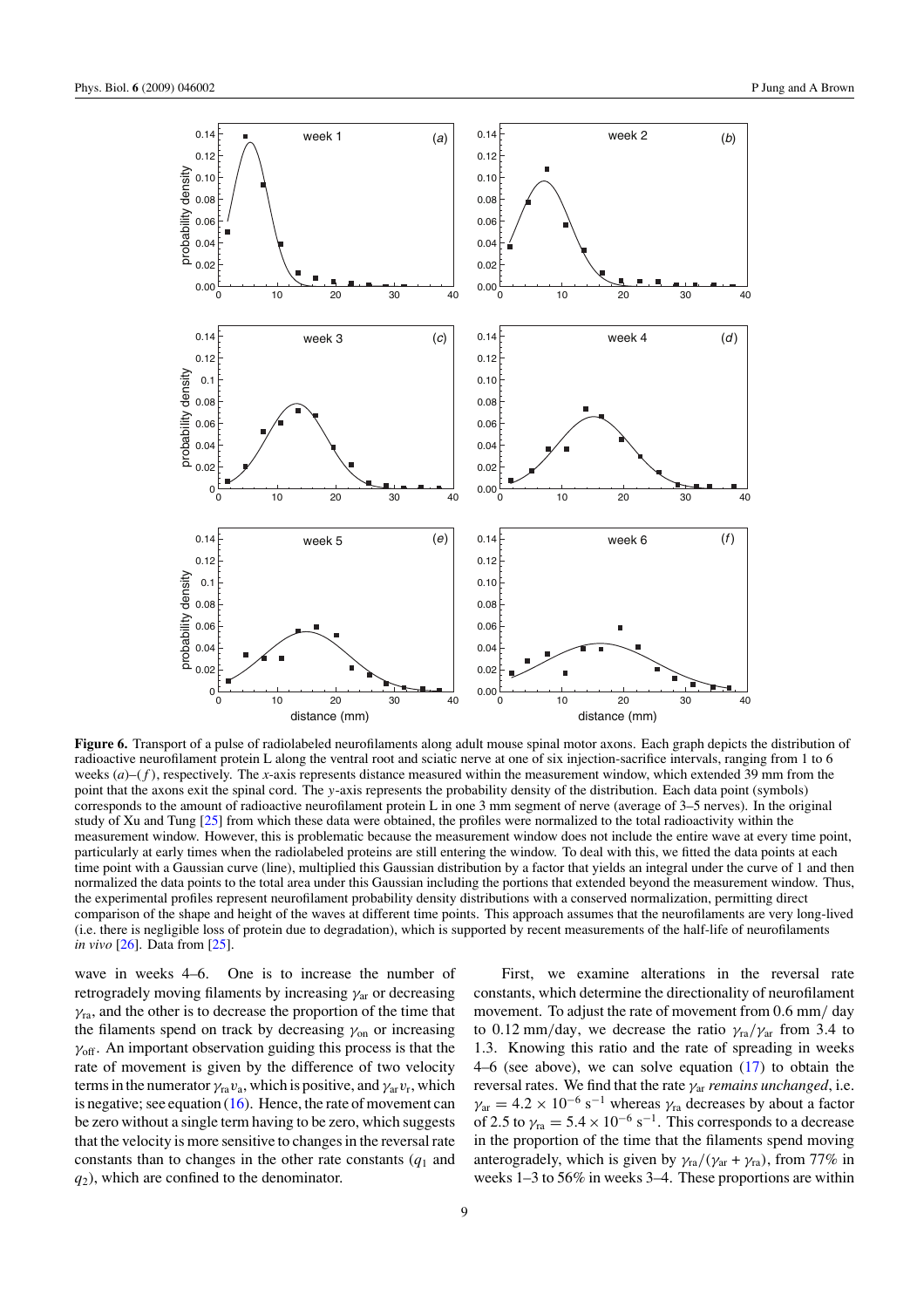<span id="page-9-0"></span>

**Figure 7.** Velocity and spreading of the Gaussian transport wave in mouse spinal motor neurons as a function of time, based on the data in figure [6.](#page-8-0) The *y*-axis in (*a*) shows the mean distance from the spinal cord traveled by the pulse of radiolabeled neurofilaments. The *y*-axis in (*b*) shows the variance of the Gaussian transport wave, which is a measure of its width. The lines represent linear curve fits for weeks  $1-3$  and  $4-6$ .

the range (47–83% anterograde) that we have encountered in our live-cell imaging studies on cultured neurons [\[7](#page-14-0), [9](#page-14-0), [10\]](#page-14-0) (see also table [1\)](#page-1-0). Remarkably, both the slower velocity *and* the increased rate of spreading of the transport wave can be explained by the decrease of *one single kinetic rate*, the reversal rate *γ*ra.

Finally, we examine alterations in the on- and off-track rate constants, which determine the proportion of the time that the filaments spend engaged with their microtubule tracks. Of great importance here is that in order to slow down the rate of movement, the prefactor in equations  $(16)$  and  $(17)$ , which is a function of  $\gamma_{\text{off}}/\gamma_{\text{on}}$ , has to decrease. To adjust the rate of movement from 0*.*6 mm*/*day to 0*.*12 mm*/*day we increase the ratio  $\gamma_{\text{off}}/\gamma_{\text{on}}$  from 16.2 to 87, which is a change of about a factor of 5. We then solve equation [\(17\)](#page-6-0) for the individual rates *γ*on and *γ*off as described above. To match the rate of spreading in weeks 4–6, we find that the on- and off-track rate constants have to be reduced by more than two orders of magnitude to  $\gamma_{on} = 7.8 \times 10^{-7} \text{ s}^{-1}$  and  $\gamma_{off} = 6.8 \times 10^{-5} \text{ s}^{-1}$ respectively. In other words,  $\gamma_{on}$  and  $\gamma_{off}$  would have to be reduced by more than a factor of 100 compared to our experimental measurements in cultured neurons [\[11](#page-14-0)]. While it is formally possible that the on- and off-track rates could differ by this much *in vivo*, the greater sensitivity of the velocity and spreading to the reversal rate constants discussed above makes

it more likely that changes in the reversal rates (i.e. the balance of anterograde and retrograde movements) underlie the kinetic transition at weeks 3–4 in these neurons.

## **6. Discussion and conclusions**

We have previously described a stochastic model of neurofilament transport *in vivo* based on direct measurements of neurofilament movement in cultured neurons [\[13\]](#page-14-0). This model assumed multiple velocity states and was only accessible through computational simulations. In the present study, we developed a simpler model with only three velocity states that is more amenable to analytical approaches. Using this model, we have shown rigorously that a pulse of radiolabeled neurofilaments approaches a Gaussian waveform as it moves out along the axon, similar to that observed in the experimental data. Since a Gaussian wave can be fully described by just two cumulants, the mean and the standard deviation, this means that the same also applies to the neurofilament transport waves obtained in radioisotopic pulselabeling experiments. To analyze the kinetics of neurofilament transport, we derived explicit expressions for these cumulants in terms of the rate constants in our model. The power of these expressions is that they permit us to calculate the velocity and rate of spreading of a population of radiolabeled neurofilaments based on the transport kinetics of single neurofilament polymers and conversely to extract the transport kinetics of single neurofilament polymers from the velocity and rate of spreading of the neurofilament transport waves.

To explore the utility of this analytical approach, we investigated the possible causes of the slowing of neurofilament transport along axons, which is a poorly understood phenomenon. We selected the published radioisotopic pulse-labeling data of Xu and Tung [\[17\]](#page-14-0) for neurofilament protein L in mouse spinal motor neurons. These data reveal an abrupt slowing of neurofilament transport at approximately 3–4 weeks after injection when the peak of the neurofilament wave is about 14 mm from the spinal cord. This differs from the more gradual slowing reported in rat spinal motor neurons  $[14–16]$  $[14–16]$ , but it is a good data set for our modeling study because the standard errors of the data are small and the kinetics are relatively clean. Approximately coincident with the decrease in velocity, which was noted by Xu and Tung [\[17](#page-14-0)], we also observed an increase in the rate of spreading. Using our model, we found that the decrease in the velocity and the increase in the rate of spreading can both be explained by the decrease of a single kinetic rate, the reversal rate  $\gamma_{ra}$ , by a factor of about 2.5, while all other kinetic rates remain constant. The effect of this change is to decrease the frequency with which neurofilaments switch from retrograde to anterograde movement, thereby increasing the relative proportion of the time that neurofilaments spend moving retrogradely. We were also able to reproduce the observed changes in velocity and spreading by changing the on- and off-track rates, but only if we changed them by two orders of magnitude. Thus the velocity and spreading of the neurofilament transport wave are particularly sensitive to changes in the reversal rate constants, which determine the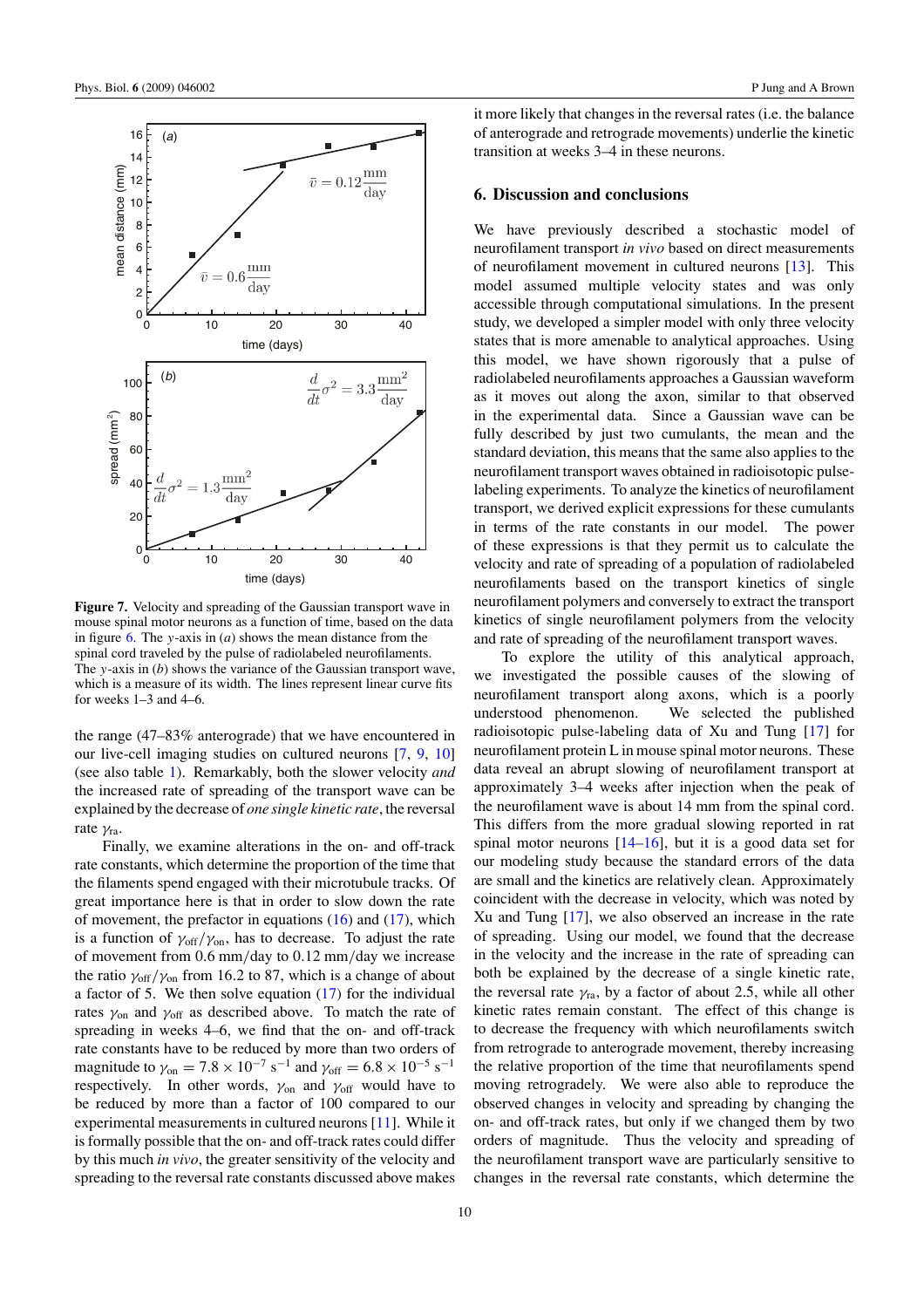<span id="page-10-0"></span>frequency of reversals and the balance of anterograde and retrograde movements. Based on this finding, we propose that changes in the reversal frequency are the most likely explanation for the slowing of neurofilament transport in mouse spinal motor neurons. At this point we have made no attempt to predict whether such changes are due to temporal factors (development or aging) or to spatial factors (inhomogeneities along the axon), but this will be an interesting topic for future investigation.

To understand how changes in a reversal rate constant might regulate neurofilament transport in axons, it will be necessary to understand the molecular mechanism of neurofilament movement. Several lines of evidence indicate that neurofilaments are transported along microtubule tracks powered by microtubule motor proteins [\[27–32](#page-14-0)]. The anterograde motor appears to be kinesin-1 and the retrograde motor appears to be dynein. However, the mechanism by which neurofilaments and other intracellular cargoes switch from one direction of movement to the other is not known. Three models are generally considered [\[33\]](#page-14-0). According to the tug-of-war model, individual cargoes can simultaneously bind both anterograde and retrograde motors, and the direction of movement is determined by a competition between these opposing motors. Alternatively, according to the exclusionary presence model, individual cargoes can bind only motors of a single directionality at one time. Finally, according to the coordination model, each cargo is bound to both anterograde and retrograde motors but the activity of these motors is coordinated, either physically or mechanically, to determine the direction of movement. Thus the slowing of neurofilament transport analyzed in the present study could theoretically be explained by an increase in the number, affinity and*/*or activity of retrograde motors bound to the moving neurofilaments. It is not known which of these possible mechanisms actually occur, but studies on the bidirectional transport of vesicular cargoes tend to favor a coordination model in which anterograde and retrograde motors form a dual motor complex that is regulated by a putative molecular switch [\[34,](#page-14-0) [35\]](#page-14-0).

The best understood role of neurofilaments in axons is as space-filling structures that maximize axonal caliber [\[36](#page-14-0), [37](#page-14-0)]. This is important because the rate of propagation of action potentials is directly proportional to the axonal cross-sectional area. Thus, it is important to understand the mechanisms that regulate the neurofilament content of axons. The intermittent and bidirectional motile behavior of neurofilaments in axons suggests that one important determinant may be the balance of anterograde and retrograde movements and pauses. For example, if neurofilaments pause more, or if those that move spend more of their time moving retrogradely, their residence time in the axon will increase and they will tend to accumulate, resulting in an increase in axon caliber. In this way, the transport properties of neurofilaments may directly influence axonal morphology and physiology. Similarly, it is attractive to speculate that perturbations in the directionality and*/*or pausing behavior of neurofilaments may also give rise to the abnormal and sometimes massive accumulations of axonal neurofilaments that are observed in many neurodegenerative diseases.

The problem of how neurofilaments are transported in axons is particularly well suited to mathematical modeling because it is not presently possible to analyze the movement of single neurofilaments on both fast and slow timescales in the same experimental system. Thus our model provides a tool for reconciling the kinetic data obtained by direct observation of single neurofilaments in cultured nerve cells, on a timescale of seconds or minutes, with the kinetics data obtained for populations of neurofilaments *in vivo* by radioisotopic pulse labeling, on a timescale of days or weeks. Importantly, our model is based on kinetic parameters that are measurable experimentally. In this way, our model makes minimal assumptions about the molecular mechanism and regulation of neurofilament transport, which are still largely unknown. Though such a modeling approach is phenomenological, the present study demonstrates that it can provide insights into the transport mechanism that cannot be obtained by experimentation alone.

#### **Acknowledgments**

We thank the National Science Foundation for financial support under grants IOS-0818412 (PJ) and IOS-0818653 (AB).

#### **Appendix A. The transport waves are Gaussian**

Here we show that the spatial distribution of a pulse of radio-labeled neurofilaments in our six-state model (equation [\(15\)](#page-5-0)) approaches a Gaussian distribution and is hence fully characterized by the mean value and the variance. The same arguments also apply to the two-state and four-state models in equations [\(7\)](#page-3-0) and [\(12\)](#page-4-0), respectively.

We start by showing that all cumulants of the distribution of neurofilaments  $P(x, t)$  are linear in time. To this end, we introduce the Fourier transforms  $\phi_{a,r,a0,r0,a,p,rp}(k, t)$  of the distributions  $P_{a,r,a0,r0,a,p,p}(x, t)$  and obtain their equations of motion

$$
\frac{\partial \phi_a(k,t)}{\partial t} = v_a k \phi_a - \gamma_{10} \phi_a + \gamma_{01} \phi_{a0}
$$
\n
$$
\frac{\partial \phi_r(k,t)}{\partial t} = v_r k \phi_r - \gamma_{10} \phi_r + \gamma_{01} \phi_{r0}
$$
\n
$$
\frac{\partial \phi_{a0}(k,t)}{\partial t} = -(\gamma_{01} + \gamma_{ar}) \phi_{a0} + \gamma_{10} \phi_a + \gamma_{ra} \phi_{r0} + \gamma_{on} \phi_{ap} - \gamma_{off} \phi_{a0}
$$
\n
$$
\frac{\partial \phi_{r0}(k,t)}{\partial t} = -(\gamma_{01} + \gamma_{ra}) \phi_{r0} + \gamma_{10} \phi_r + \gamma_{ar} \phi_{a0} + \gamma_{on} \phi_{rp} - \gamma_{off} \phi_{r0}
$$
\n
$$
\frac{\partial \phi_{ap}(k,t)}{\partial t} = \gamma_{off} \phi_{a0} - \gamma_{on} \phi_{ap} - \gamma_{ar} \phi_{ap} + \gamma_{ra} \phi_{rp}
$$
\n
$$
\frac{\partial \phi_{rp}(k,t)}{\partial t} = \gamma_{off} \phi_{r0} - \gamma_{on} \phi_{rp} - \gamma_{ra} \phi_{rp} + \gamma_{ar} \phi_{ap}.
$$
\n(A.1)

The characteristic function  $\phi(k, t)$  is associated with the distribution of all neurofilaments  $P(x, t) = P_a(x, t) +$  $P_r(x, t) + P_{a0}(x, t) + P_{r0}(x, t) + P_{ap}(x, t) + P_{rp}(x, t)$ , and thus we can write

$$
\phi(k, t) \equiv \phi_a(k, t) + \phi_r(k, t) + \phi_{a0}(k, t) + \phi_{r0}(k, t) + \phi_{ap}(k, t) + \phi_{rp}(k, t).
$$
 (A.2)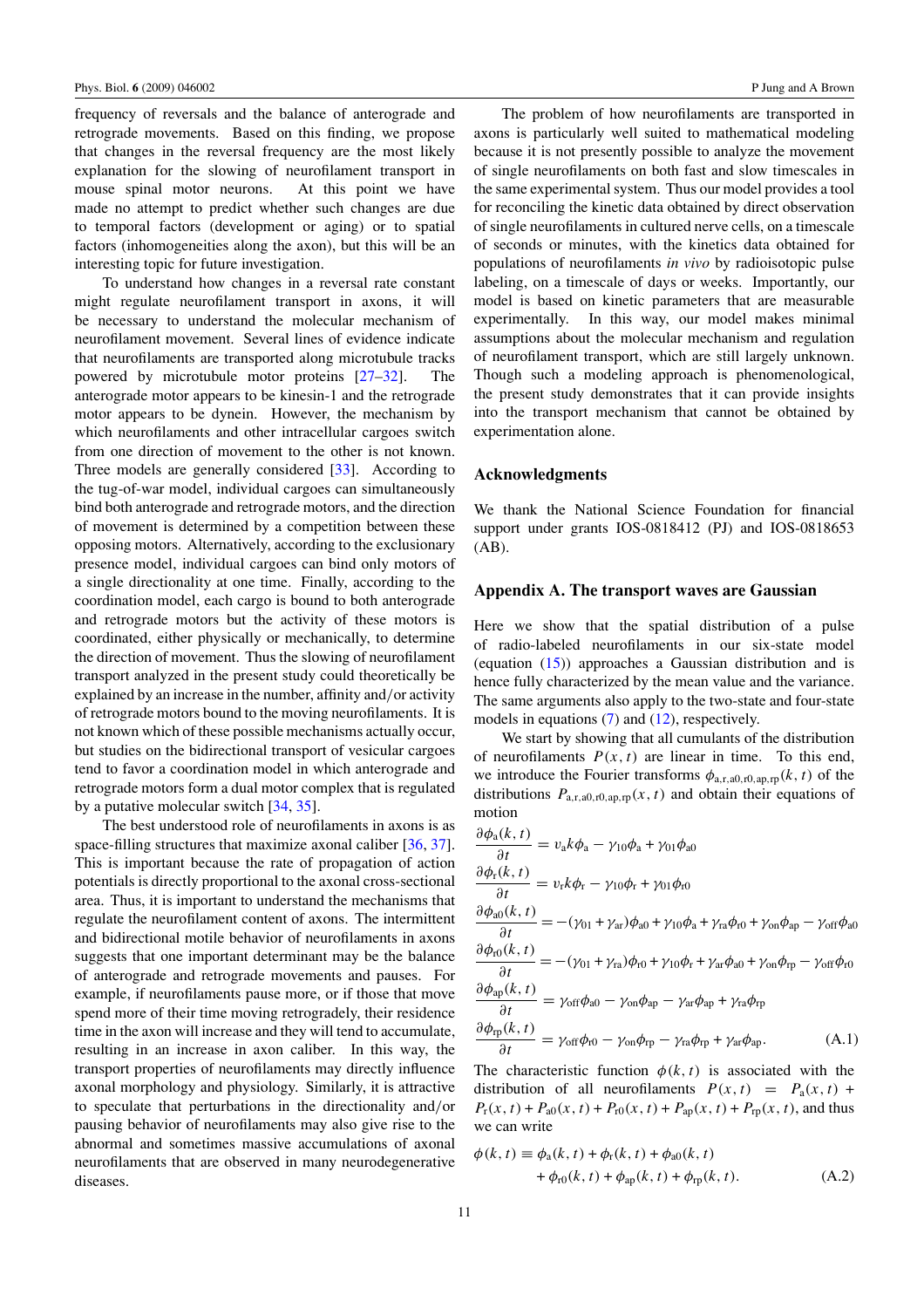<span id="page-11-0"></span>Assuming that all neurofilaments start at the same location, say  $x = 0$ , the characteristic functions  $\phi_i(k, t)$  assume the values  $\hat{P}_i$ , i.e. the fraction of neurofilaments which are initially in state '*i*', at time  $t = 0$ . This leads to solutions of the form

$$
\phi_i(k, t) = \hat{P}_i \exp(\lambda(k)t), \qquad (A.3)
$$

and hence

$$
\phi(k, t) = \sum_{i} \hat{P}_i \exp(\lambda(k)t) \equiv \exp(\chi(k, t)). \tag{A.4}
$$

Inserting equation  $(A.4)$  into equations  $(A.1)$  yields a set of equations for the function  $\lambda(k)$ . The function  $\chi(k, t)$  is also known as the *cumulant generating function* since the coefficients of the Taylor expansion of  $\chi(k, t)$  in terms of *k* are the cumulants  $K_n$ , i.e.

$$
\chi(k, t) = \sum_{s=1}^{\infty} \frac{(-ik)^s}{s!} K_s(t).
$$
 (A.5)

The cumulant generating function is a linear function in time, and hence all the cumulants  $K<sub>s</sub>$  are linear functions in time, i.e.  $K_s(t) = C_s t$ . It is possible to extract the mean value  $K_1(t) = \langle x(t) \rangle \equiv \bar{v}t$  and the variance  $K_2(t) = \langle x^2(t) \rangle - \langle x^2(t) \rangle$  $\langle x(t) \rangle^2 \equiv \sigma^2(t)$  from the set of linear equations obtained after inserting the Taylor expansion in equation (A.5) into equation  $(A.3)$ , and then into equation  $(A.1)$ , and comparing coefficients of equal powers in *k*. However, a less cumbersome method is presented in appendices B and [C.](#page-12-0)

Given the cumulant generating function  $\chi(k, t)$ , we can reconstruct the probability density using the inverse Fourier transform, i.e.

$$
P(x,t) = \frac{1}{2\pi} \int_{-\infty}^{\infty} \exp(ikx) \cdot \exp(\chi(k,t)) dk
$$
  
= 
$$
\frac{1}{2\pi} \int_{-\infty}^{\infty} \exp\left(ikx - ikK_1 - \frac{1}{2}k^2K_2 + \sum_{s=3}^{\infty} \frac{(-ik)^s}{s!} K_s(t)\right) dk.
$$
 (A.6)

We now perform two operations to further analyze this expression. First, we perform a time-dependent shift  $\tilde{x}$  $x - \bar{v}t$  which allows us to combine the first two terms in the exponent of the integrand in equation (A.6) as  $ikx - ikK_1 =$ ik $\tilde{x}$ . Second, we introduce the scaled variable  $\tilde{k} = kt^{1/2}$ , leading to

$$
P(\tilde{x}, t) = \frac{1}{2\pi\sqrt{t}} \int_{-\infty}^{\infty} \exp\left(\frac{\mathrm{i}\tilde{k}\tilde{x}}{\sqrt{t}} - \frac{1}{2}D\tilde{k}^{2}\right)
$$

$$
\times \exp\left(\sum_{s=3}^{\infty} \frac{(-\mathrm{i}\tilde{k})^{s}}{s!} K_{s}(t)t^{-s/2}\right) \mathrm{d}\tilde{k}.
$$
 (A.7)

Since the cumulants  $K<sub>s</sub>(t)$  all increase linear in time, all terms under the sum in equation  $(A.7)$  vanish for long times, and what is left are the linear and quadratic terms in  $\tilde{k}$  which can be integrated to yield the Gaussian distribution

$$
P(x,t) \approx \frac{1}{\sqrt{2\pi Dt}} \exp\left(\frac{-(x-\bar{v}t)^2}{2Dt}\right),\tag{A.8}
$$

with

$$
D = \frac{K_2(t)}{t}.\tag{A.9}
$$

## **Appendix B. Derivation of an expression for the average velocities**

Here we derive expressions for the average transport velocity of neurofilaments based on the six-state, four-state and twostate models. For the six-state model in equation  $(15)$ , the average velocity is defined as

$$
\langle x(t) \rangle = \int_{-\infty}^{\infty} x(P_a(x, t) + P_r(x, t) + P_{a0}(x, t) + P_{r0}(x, t) + P_{r0}(x, t) + P_{ar}(x, t)) dx.
$$
 (B.1)

Taking the derivative with respect to time, carrying it under the integral and utilizing the equations of motion in equation [\(15\)](#page-5-0) result in

$$
\frac{d}{dt}\langle x(t)\rangle = -v_a \int_{-\infty}^{\infty} x \frac{\partial P_a(x, t)}{\partial x} dx \n- v_r \int_{-\infty}^{\infty} x \frac{\partial P_r(x, t)}{\partial x} dx,
$$
\n(B.2)

and after integration in parts

$$
\frac{d}{dt}\langle x(t)\rangle = v_a \hat{P}_a(t) + v_r \hat{P}(t)_r,
$$
\n(B.3)

where

$$
\hat{P}_{\mathbf{a},\mathbf{r}}(t) = \int_{-\infty}^{\infty} P_{\mathbf{a},\mathbf{r}}(x,t) \, \mathrm{d}x \tag{B.4}
$$

denotes the probability of finding a neurofilament anywhere along the axon moving anterogradely or retrogradely.

Next, integration of all equations in equation [\(15\)](#page-5-0) yields a set of linear equations for the probability  $\hat{P}_i$  of finding a neurofilament in each of the kinetic states '*i*', i.e.

$$
\frac{d}{dt}\hat{P}_a = -\gamma_{10}\hat{P}_a + \gamma_{01}\hat{P}_{a0} \n\frac{d}{dt}\hat{P}_r = -\gamma_{10}\hat{P}_r + \gamma_{01}\hat{P}_{r0} \n\frac{d}{dt}\hat{P}_{a0} = -(\gamma_{01} + \gamma_{ar} + \gamma_{off})\hat{P}_{a0} + \gamma_{10}\hat{P}_a + \gamma_{ra}\hat{P}_{r0} + \gamma_{on}\hat{P}_{ap} \n\frac{d}{dt}\hat{P}_{r0} = -(\gamma_{01} + \gamma_{ra} + \gamma_{off})\hat{P}_{r0} + \gamma_{10}\hat{P}_r + \gamma_{ar}\hat{P}_{a0} + \gamma_{on}\hat{P}_{ap} \n\frac{d}{dt}\hat{P}_{ap} = \gamma_{off}\hat{P}_{a0} - (\gamma_{ar} + \gamma_{on})\hat{P}_{ap} + \gamma_{ra}\hat{P}_{rp} \n\frac{d}{dt}\hat{P}_{rp} = \gamma_{off}\hat{P}_{r0} - (\gamma_{ra} + \gamma_{on})\hat{P}_{rp} + \gamma_{ar}\hat{P}_{ap}.
$$
\n(B.5)

Steady-state solutions are easily obtained, leading to

$$
\hat{P}_{\rm a} = \frac{\gamma_{\rm ra}}{\gamma_{\rm rev}} \frac{1}{1 + q_1 (1 + q_2)} \n\hat{P}_{\rm r} = \frac{\gamma_{\rm ar}}{\gamma_{\rm rev}} \frac{1}{1 + q_1 (1 + q_2)},
$$
\n(B.6)

and hence

$$
\bar{v} = \frac{1}{1 + q_1(1 + q_2)} \frac{1}{\gamma_{\text{rev}}} \left( \gamma_{\text{ra}} v_a + \gamma_{\text{ar}} v_r \right). \tag{B.7}
$$

For the four-state model in equation [\(12\)](#page-4-0), which lacks off-track transitions (i.e.  $\gamma_{on} = \infty$ ,  $\gamma_{off} = 0$ ), this expression simplifies to

$$
\bar{v} = \frac{1}{1+q_1} \frac{1}{\gamma_{\text{rev}}} \left( \gamma_{\text{ra}} v_a + \gamma_{\text{ar}} v_{\text{r}} \right). \tag{B.8}
$$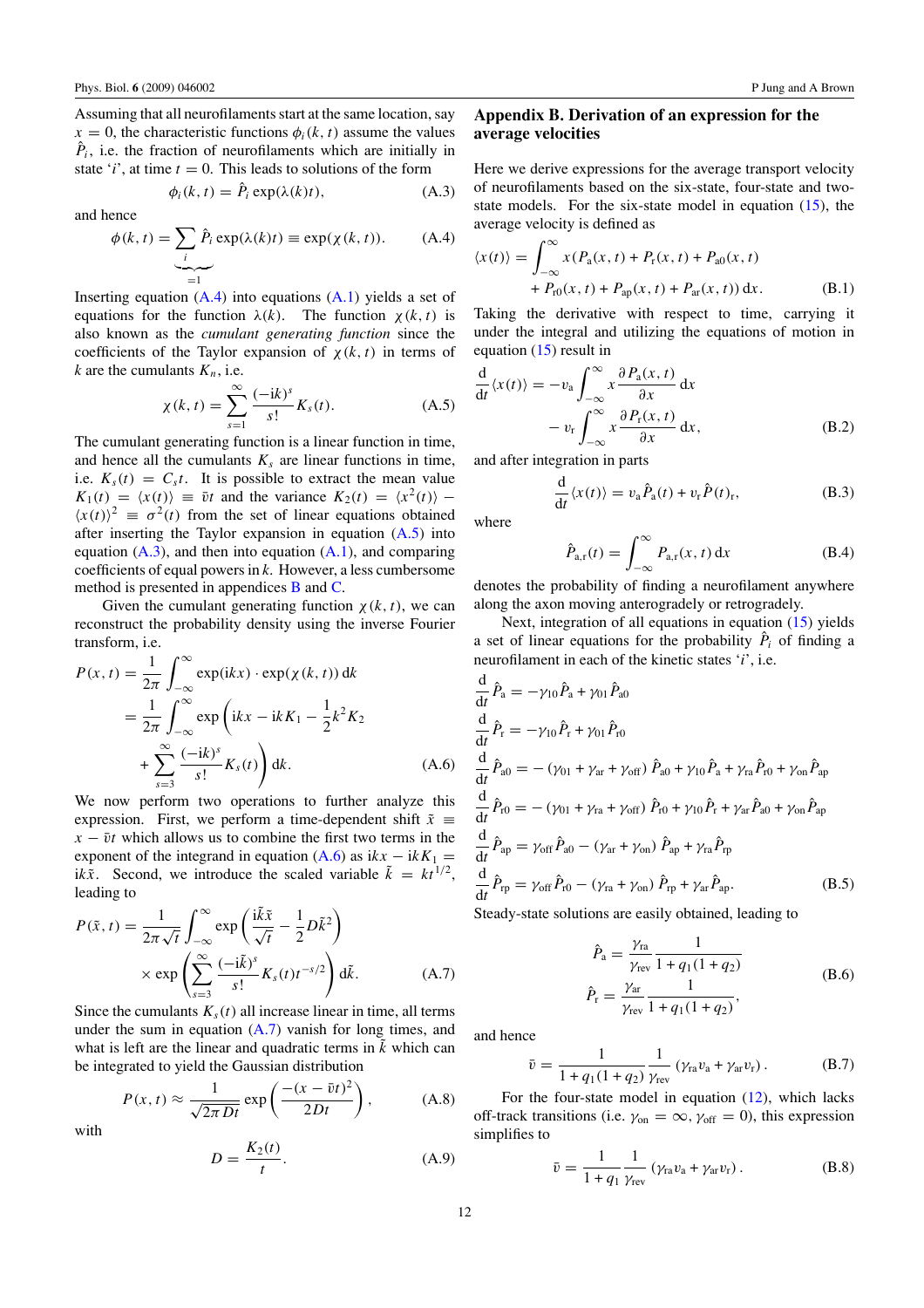<span id="page-12-0"></span>For the two-state model in equation [\(7\)](#page-3-0), which lacks reversals and off-track transitions (i.e.  $\gamma_{\text{off}} = 0$ ,  $\gamma_{\text{ra}} = \gamma_{\text{ar}} = 0$ and  $v_a = v_r \equiv v$ , we simplify further to obtain

$$
\bar{v} = \frac{1}{1 + q_1} v.
$$
 (B.9)

## **Appendix C. Derivation of an expression for the spreading**

Here we derive expressions for the spreading of the neurofilament transport wave based on the six-state, four-state and two-state models. For the six-state model in equation [\(15\)](#page-5-0), we find the spread of the neurofilament distribution

$$
\sigma^{2}(t) \equiv \langle x^{2}(t) \rangle - \langle x(t) \rangle^{2}
$$
 (C.1)

by setting up the equation of motion for  $\langle x^2(t) \rangle$ , i.e.

$$
\frac{\mathrm{d}}{\mathrm{d}t} \langle x^2(t) \rangle = 2v_a M_a + 2v_r M_r,\tag{C.2}
$$

with

$$
M_{a,r,a0,r0,a p,rp}(t) = \int_{-\infty}^{\infty} x P_{a,r,a0,r0,a p,rp}(x,t) \, dx. \tag{C.3}
$$

We then derive the closed set of equations

$$
\frac{d}{dt}M_{a} = v_{a}\hat{P}_{a} - \gamma_{10}M_{a} + \gamma_{01}M_{a0} \n\frac{d}{dt}M_{r} = v_{r}\hat{P}_{r} - \gamma_{10}M_{r} + \gamma_{01}M_{r0} \n\frac{d}{dt}M_{a0} = -(\gamma_{01} + \gamma_{ar} + \gamma_{off}) M_{a0} + \gamma_{10}M_{a} + \gamma_{ra}M_{r0} + \gamma_{on}M_{ap} \n\frac{d}{dt}M_{r0} = -(\gamma_{01} + \gamma_{ra} + \gamma_{off}) M_{r0} + \gamma_{10}M_{r} + \gamma_{ar}M_{a0} + \gamma_{on}M_{rp} \n\frac{d}{dt}M_{ap} = \gamma_{off}M_{a0} - (\gamma_{ar} + \gamma_{on}) M_{ap} + \gamma_{ra}M_{rp} \n\frac{d}{dt}M_{rp} = \gamma_{off}M_{r0} - (\gamma_{ra} + \gamma_{on}) M_{rp} + \gamma_{ar}M_{ap}.
$$
\n(C.4)

Next, we split this system of equations into the following set of equations:

$$
\frac{d}{dt}s = \bar{v} - \gamma_{10}s + \gamma_{01}s_0
$$
\n
$$
\frac{d}{dt}s_0 = -(\gamma_{01} + \gamma_{off})s_0 + \gamma_{10}s + \gamma_{ra}M_{r0} + \gamma_{on}s_p
$$
\n(C.5)\n
$$
\frac{d}{dt}s_p = \gamma_{off}s_0 - \gamma_{on}s_p
$$

for the symmetric variables

$$
s = M_{a} + M_{r}
$$
  
\n
$$
s_{0} = M_{a0} + M_{r0}
$$
  
\n
$$
s_{p} = M_{ap} + M_{rp},
$$
  
\n(C.6)

and the following set of equations:

$$
\frac{d}{dt}d = \bar{v}_d - \gamma_{10}d + \gamma_{01}d_0
$$
\n
$$
\frac{d}{dt}d_0 = -(\gamma_{01} + \gamma_{\text{off}} + \gamma_{\text{rev}}) d_0 + \gamma_{\text{on}}d_p + \gamma_{10}d + \bar{\gamma}_{\text{rev}}s_0 \quad (C.7)
$$
\n
$$
\frac{d}{dt}d_p = \gamma_{\text{off}}d_0 - (\gamma_{\text{on}} + \gamma_{\text{rev}}) d_p + \bar{\gamma}_{\text{rev}}s_p
$$

with  $\bar{\gamma}_{rev} = \gamma_{ra} - \gamma_{ar}$  for the asymmetric variables

$$
d = M_{a} - M_{r}
$$
  
\n
$$
d_{0} = M_{a0} - M_{r0}
$$
  
\n
$$
d_{p} = M_{ap} - M_{rp}.
$$
\n(C.8)

Focussing on long-term solutions (see appendix [A\)](#page-10-0) with movement and spread linear in time, we make the ansatz

$$
s(t) = \alpha + \beta t
$$
  
\n
$$
s_0(t) = \alpha_0 + \beta_0 t
$$
  
\n
$$
s_p(t) = \alpha_p + \beta_p t
$$
  
\n
$$
d(t) = \delta + \epsilon t
$$
  
\n
$$
d_0(t) = \delta_0 + \epsilon_0 t
$$
  
\n
$$
d_p(t) = \delta_p + \epsilon_p t.
$$
\n(C.9)

The resulting set of linear equations for the coefficients  $\alpha$ ,  $\beta$ ,  $\delta$  and  $\epsilon$  can be solved (but is cumbersome) to yield the expressions

$$
\frac{\mathrm{d}}{\mathrm{d}t} \langle x(t) \rangle = \bar{v} = \frac{1}{\gamma_{\text{rev}}} \frac{1}{1 + q_1 (1 + q_2)} \left( \gamma_{\text{ra}} v_{\text{a}} + \gamma_{\text{ar}} v_{\text{r}} \right) \tag{C.10}
$$

$$
\frac{d}{dt}\sigma^{2}(t) = \frac{2\bar{v}^{2}q_{1}}{1+q_{1}(1+q_{2})}\left(\frac{q_{2}}{\gamma_{\text{on}}} + \frac{(1+q_{2})^{2}}{\gamma_{01}}\right) + \frac{2\gamma_{\text{ar}}\gamma_{\text{ra}}}{\gamma_{\text{rev}}^{2}}\frac{1}{\gamma_{10}}\frac{1}{1+q_{1}(1+q_{2})} \times \left(1+\frac{\gamma_{01}}{\gamma_{\text{rev}}}\frac{\gamma_{\text{on}}+\gamma_{\text{rev}}}{\gamma_{\text{on}}+\gamma_{\text{of}}+\gamma_{\text{rev}}}\right)(v_{\text{a}}-v_{\text{r}})^{2}. \quad (C.11)
$$

For the four-state model in equation  $(12)$ , which lacks off-track transitions (i.e.  $\gamma_{on} = \infty$ ,  $\gamma_{off} = 0$ ), this expression simplifies to

$$
\frac{d}{dt}\sigma^{2}(t) = \frac{2q_{1}}{\gamma_{01} + \gamma_{10}}\bar{v}^{2} + 2\frac{1}{q_{1}(\gamma_{01} + \gamma_{10})}\n\times \frac{\gamma_{\text{ra}}\gamma_{\text{ar}}}{\gamma_{\text{rev}}^{2}}\left(1 + \frac{\gamma_{01}}{\gamma_{\text{rev}}}\right)(v_{\text{a}} - v_{\text{r}})^{2},
$$
\n(C.12)

where  $\bar{v}$  is given by equation [\(B.7\)](#page-11-0).

For the two-state model in equation  $(7)$ , which lacks reversals and off-track transitions (i.e.  $\gamma_{\text{off}} = 0$ ,  $\gamma_{\text{ra}} = \gamma_{\text{ar}} = 0$ and  $v_a = v_r \equiv v$ , we simplify further to obtain

$$
\frac{d}{dt}\sigma^2(t) = \frac{2q_1}{\gamma_{01} + \gamma_{10}}\bar{v}^2 = \frac{2\gamma_{01}\gamma_{10}}{(\gamma_{01} + \gamma_{10})^3}v^2.
$$
 (C.13)

## **Appendix D. Derivation of an expression for the pause duration distribution**

Here we derive an expression for the pause duration distributions for the six-state model in equation [\(15\)](#page-5-0). First, we lump the anterograde and retrograde moving states into a single moving state given by

$$
P_1(t) \equiv \int_{-\infty}^{\infty} (P_a(x, t) + P_r(x, t)) \, dx. \tag{D.1}
$$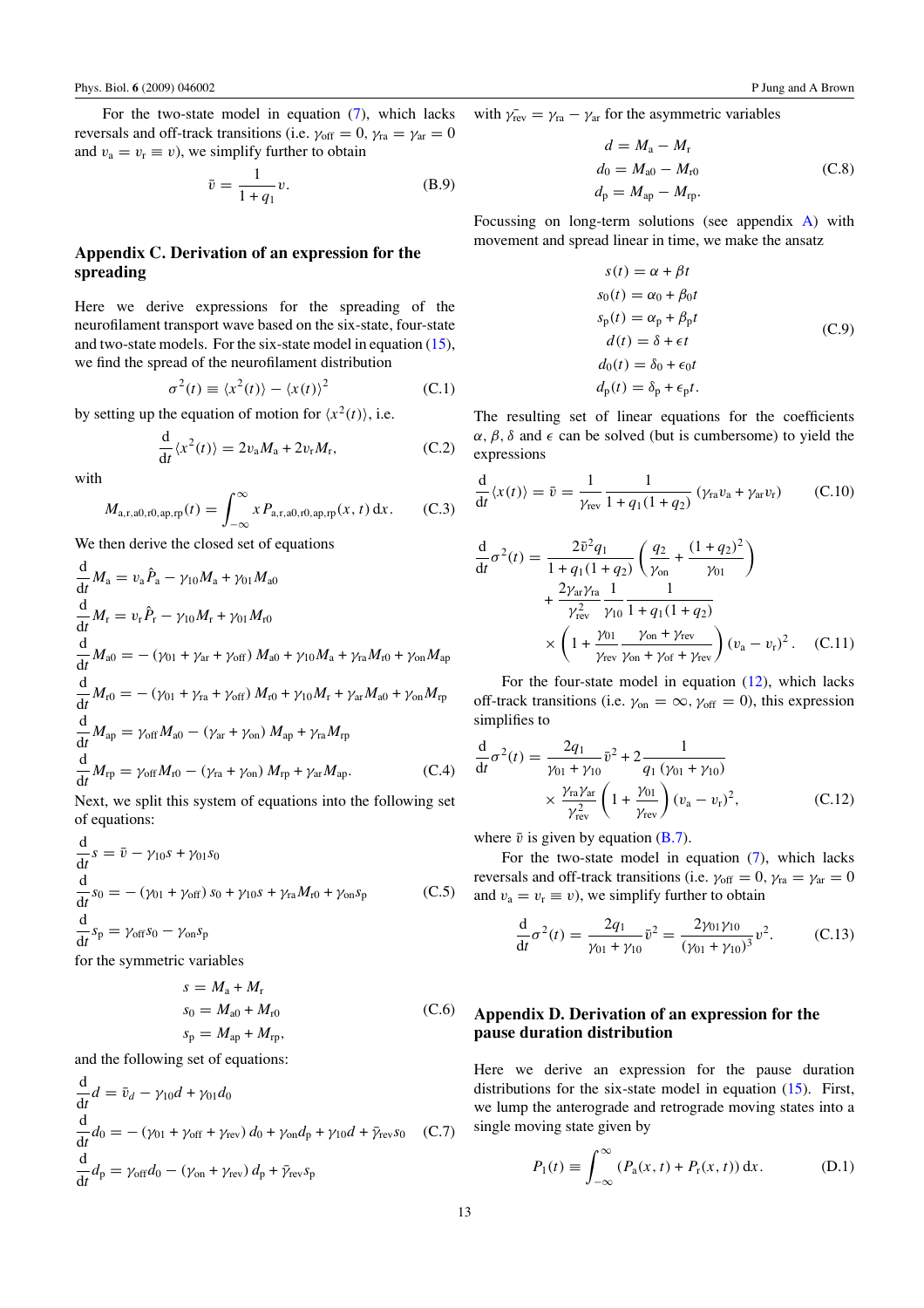<span id="page-13-0"></span>Similarly, we lump the anterograde and retrograde pausing states into single on-track and off-track pausing states given by

$$
P_2(t) \equiv \int_{-\infty}^{\infty} (P_{ap}(x, t) + P_{rp}(x, t)) dx
$$
  
\n
$$
P_3(t) \equiv \int_{-\infty}^{\infty} (P_{a0}(x, t) + P_{r0}(x, t)) dx.
$$
\n(D.2)

Thus, the equations of motion are obtained as

$$
\frac{dP_1(t)}{dt} = -\gamma_{10}P_1 + \gamma_{01}P_2
$$
 (D.3)

$$
\frac{dP_2(t)}{dt} = -\gamma_{01}P_2 + \gamma_{10}P_1 + \gamma_{0n}P_3 - \gamma_{off}P_2 \tag{D.4}
$$

$$
\frac{\mathrm{d}P_3(t)}{\mathrm{d}t} = \gamma_{\text{off}} P_2 - \gamma_{\text{on}} P_3. \tag{D.5}
$$

## *D.1 Pause duration distributions for all pauses*

A pause begins when a neurofilament switches from a moving state into an on-track pausing state and ends when it switches back (figure [4\)](#page-5-0). The time elapsed between the start and end of the pause is the pause duration. Hence, the first term on the right-hand side of equation  $(D.3)$  and the second term on the right-hand side of equation  $(D.4)$  must be removed to describe the pausing kinetics, i.e.

$$
\frac{\mathrm{d}P_1(t)}{\mathrm{d}t} = \gamma_{01} P_2 \tag{D.6}
$$

$$
\frac{dP_2(t)}{dt} = -\gamma_{01}P_2 + \gamma_{0n}P_3 - \gamma_{off}P_2
$$
 (D.7)

$$
\frac{\mathrm{d}P_3(t)}{\mathrm{d}t} = \gamma_{\text{off}} P_2 - \gamma_{\text{on}} P_3. \tag{D.8}
$$

Using the obvious conservation law  $P_1 + P_2 + P_3 = 1$ , we eliminate  $P_3$  and find the following closed set of equations for *P*<sub>1</sub> and *P*<sub>2</sub>:

$$
\frac{dP_2(t)}{dt} = -(\gamma_{01} + \gamma_{on} + \gamma_{off}) P_2 + \gamma_{on} P_1 + \gamma_{on}
$$
  
\n
$$
\frac{dP_1(t)}{dt} = \gamma_{01} P_2.
$$
\n(D.9)

The solution of this linear set of equations reads as

$$
P_1(t) = 1 + A \exp(\lambda_+ t) + B \exp(\lambda_- t))
$$
 (D.10)

with

$$
\lambda_{\pm} = -\frac{1}{2} (\gamma_{01} + \gamma_{on} + \gamma_{off}) \pm \frac{1}{2} \sqrt{(\gamma_{01} + \gamma_{on} + \gamma_{off})^2 - 4 \gamma_{01} \gamma_{on}}
$$
  
\n
$$
A = \frac{\gamma_{01} + \lambda_{-}}{\lambda_{+} - \lambda_{-}}
$$
  
\n
$$
B = -(A + 1).
$$
 (D.11)

To get the pause duration distribution for a given state, we must be sure to start in that state. Thus, we use the following initial conditions:

$$
P_1(0) = 0
$$
  
\n
$$
P_2(0) = 1
$$
  
\n
$$
P_3(0) = 0,
$$
  
\n(D.12)

stating that at the beginning of a pause the neurofilament is in the on-track pausing state. The probability of finding a neurofilament in any one of the pausing states is given by  $P_4(t) \equiv P_2(t) + P_3(t) = 1 - P_1(t)$  since  $P_1 + P_2 + P_3 = 1$ . The probability density of pausing times durations is thus obtained as

$$
\rho(t) \equiv -\frac{d}{dt} P_4(t) = \frac{d}{dt} P_1(t)
$$
  
=  $A\lambda_+ \exp(\lambda_+ t) + B\lambda_- \exp(\lambda_- t)$ , (D.13)

which is an exact answer.

## *D.2 Pause duration distributions for off-track pauses*

Off-track pauses start when a neurofilament switches from an on-track pausing state to an off-track pausing state and end when it switches back. Hence, in this case we have to remove the fourth term on the right-hand side of equation  $(D.4)$  and the first term on the right-hand side of equation  $(D.5)$ , decoupling *P*<sup>3</sup> from the other equations, i.e.

$$
\frac{\mathrm{d}P_3(t)}{\mathrm{d}t} = -\gamma_{\text{on}} P_3(t). \tag{D.14}
$$

With the initial condition  $P_3(0) = 1$ , i.e. the neurofilament is initially in the off-track pausing state, the distribution of pause times is obtained as

$$
\rho_{\text{off}}(t) = -\frac{\mathrm{d}P_3(t)}{\mathrm{d}t} = \gamma_{\text{on}} \exp(-\gamma_{\text{on}}t). \tag{D.15}
$$

#### *D.3 Pause duration distributions for on-track pauses*

On-track pauses start when a neurofilament switches to an ontrack pausing state from either a moving state or an off-track pausing state and end when it switches back. Hence, in this case we have to remove the second and third terms on the righthand side of equation (D.4) and the first term on the right-hand side of equation  $(D.5)$ , leading to

$$
\frac{dP_2(t)}{dt} = - (\gamma_{\text{off}} + \gamma_{01}) P_2(t). \tag{D.16}
$$

With the initial condition  $P_2(0) = 1$ , i.e. the neurofilament is starting the pause in the on-track pausing state, the distribution of pause times is obtained as

$$
\rho_{on}(t) = -\frac{dP_2(t)}{dt}
$$
  
=  $(\gamma_{off} + \gamma_{01}) \exp(-(\gamma_{off} + \gamma_{01})t).$  (D.17)

## **References**

- [1] Tytell M, Black M M, Garner J A and Lasek R J 1981 Axonal transport: each major rate component reflects the movement of distinct macromolecular complexes *Science* **214** [179–81](http://dx.doi.org/10.1126/science.6169148)
- [2] Brown A 2003 Axonal transport of membranous and nonmembranous cargoes: a unified perspective *J. Cell Biol.* **160** [817–21](http://dx.doi.org/10.1083/jcb.200212017)
- [3] Lasek R J, Paggi P and Katz M J 1992 Slow axonal transport mechanisms move neurofilaments relentlessly in mouse optic axons *J. Cell Biol.* **117** [607–16](http://dx.doi.org/10.1083/jcb.117.3.607)
- [4] Nixon R A 1998 The slow axonal transport of cytoskeletal proteins *Curr. Opin. Cell Biol.* **10** [87–92](http://dx.doi.org/10.1016/S0955-0674(98)80090-2)
- [5] Brown A 2003 Live-cell imaging of slow axonal transport in cultured neurons *Methods Cell Biol.* **71** [305–23](http://dx.doi.org/10.1016/S0091-679X(03)01014-8)